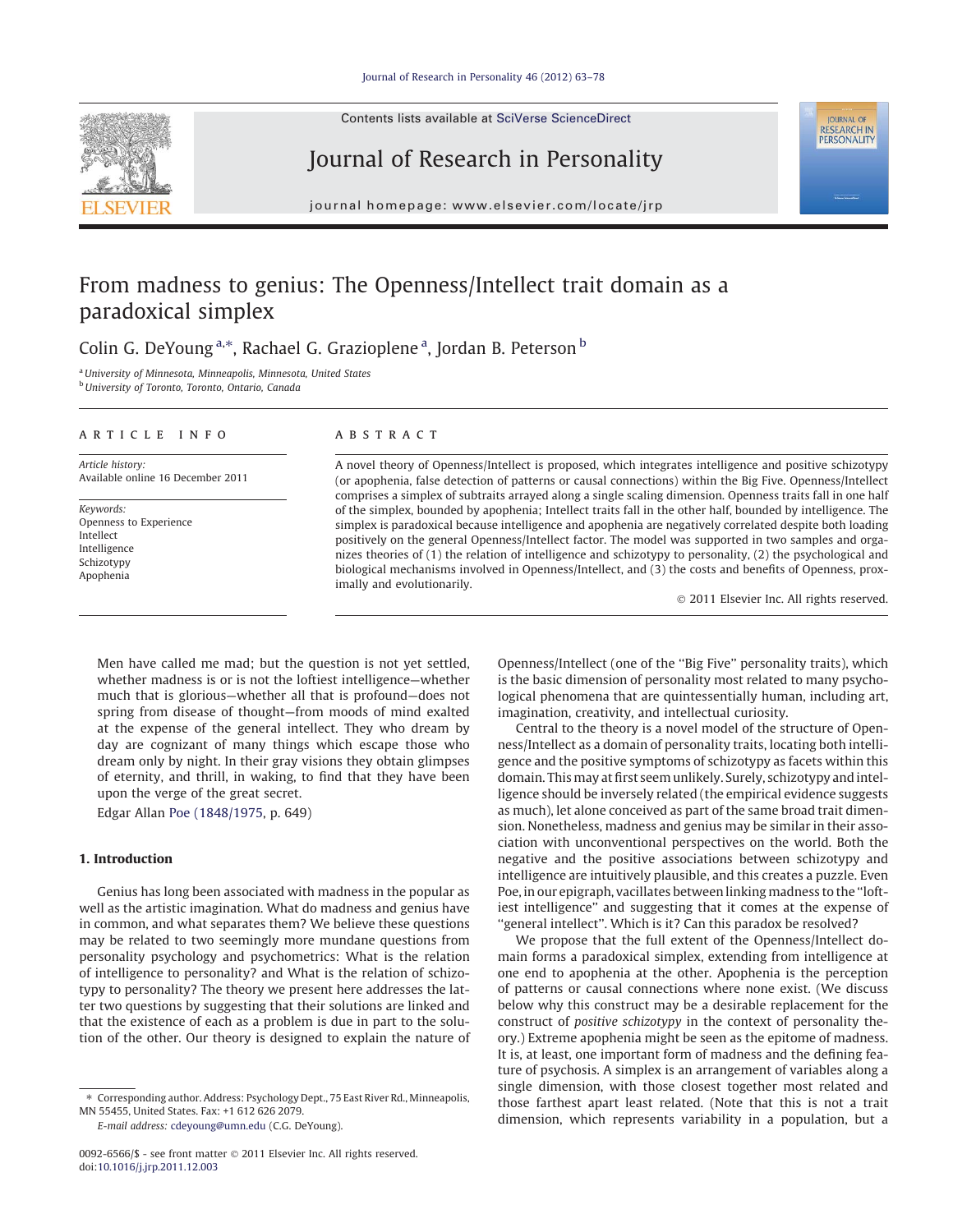scaling dimension describing the magnitudes of relations among variables.) In this case, the simplex is paradoxical in that its opposite ends are hypothesized to be unrelated or even negatively related, despite the fact that all of its elements load positively on the same latent trait. This situation would imply that intelligence and apophenia may share some cause in common related to Openness/Intellect, though some other force drives them apart.

A key motive for developing this theory is desire for a structural model that can integrate the growing literature on the psychological and biological mechanisms that may be causes of traits in the Openness/Intellect domain (e.g., DeYoung, Peterson, & Higgins, 2005; DeYoung, Shamosh, Green, Braver, & Gray, 2009; Jung, Grazioplene, Caprihan, Chavez, & Haier, 2010; Kaufman et al., 2010; Peterson, Smith, & Carson, 2002). The hierarchical organization of personality traits indicates that causes need to be considered at multiple breadths (DeYoung, 2010a). Some causal forces will influence Openness/Intellect as a whole, whereas others will be specific to lower-level traits within this domain. This principle has been demonstrated in behavior genetics, where lower-level traits in the Big Five hierarchy are found to be influenced by specific genetic factors that are independent of the genetic factors influencing the entirety of each Big Five domain (Jang, McCrae, Angleitner, Riemann, & Livesley, 1998; Jang et al., 2002). The Openness/Intellect domain appears likely to have a particularly complex array of causal sources because of the diversity of traits it encompasses, and its structure needs to be modeled in a manner reflecting this complexity.

The incentive for integrating intelligence and apophenia with the Big Five model stems from two premises. First, the Big Five can provide a reasonably comprehensive taxonomy for all broad categories of variability in psychological function in which there is substantial variation (e.g., reward sensitivity for Extraversion, cognitive exploration for Openness/Intellect; DeYoung, 2010b; Van Egeren, 2009). Given this premise, important traits such as intelligence and positive schizotypy must be integrated with the Big Five or else deemed to be unique to more specific categories of psychological function, unrelated to those represented by the Big Five. Second, personality traits should be explained mechanistically as variation in the functional parameters of the brain (DeYoung, 2010a). Because the brain is a single system of interacting elements, mechanistic theories for all specific traits should be compatible and ultimately unified. Both intelligence and apophenia are linked to Openness/Intellect not only through psychometrics but also through overlapping biological substrates (DeYoung et al., 2009; Jung et al., 2010). A unified, mechanistic theory of personality is therefore likely to require the conceptual integration of these two traits with Openness/Intellect. Note that the proposed integration does not require any radical reconceptualization of the Big Five (our model considers intelligence and apophenia to be relatively peripheral facets of the Openness/Intellect domain) but offers clarification of two important traits for which both conceptual and empirical difficulties have hitherto prevented integration with general models of personality.

In what follows, we first situate our theory in the relevant literature on Openness/Intellect, intelligence, and schizotypy. Next, we turn to data to test the model. Finally, we utilize our structural model to organize hypotheses regarding the likely mechanisms and processes, both proximal and evolutionary, involved in the traits encompassed by the Openness/Intellect domain and responsible for creating the paradoxical simplex structure of this domain.

### 1.1. The two aspects of Openness/Intellect

Openness/Intellect is one of the Big Five personality traits identified through factor analysis of ratings of adjectives from the lexicon and scales from personality questionnaires (John, Naumann, & Soto, 2008; Markon, Krueger, & Watson, 2005)—with the other four being Extraversion, Neuroticism, Agreeableness, and Conscientiousness. The Big Five model captures most of the covariance among more specific personality traits. Although some argument exists as to whether a six factor model might be more appropriate in lexical research (Ashton et al., 2004; Saucier, 2009), the five and six factor models are very similar and both include Openness/Intellect as one broad domain including traits related to imagination, curiosity, creativity, intellectual interests, perceived intelligence, artistic and aesthetic interests, and unconventionality. Given the goal of a comprehensive taxonomy and the content of Openness/Intellect, it is reasonable to investigate whether intelligence and schizotypal traits can be incorporated within this domain.

As reflected in its compound label, the Openness/Intellect domain has been the most difficult of the Big Five for which to provide an adequate concise description. One early suggestion, Culture, has been deemed clearly inadequate, and the two most common labels currently are Openness to Experience and Intellect. The trend toward a compound label reflects the recognition that Openness and Intellect reflect two equally important aspects of the broader trait, which are separable despite being correlated (DeYoung, Quilty, & Peterson, 2007; Johnson, 1994; Saucier, 1992, 1994). In the hierarchical organization of personality, Openness and Intellect can be considered distinct traits below the Big Five, whereas the Big Five domain itself (Openness/Intellect) reflects the shared variance of these two lower-level traits. Saucier (1992, 1994) has proposed that ''Imagination'' might be a good single label for the domain as a whole, given the existence of both intellectual and aesthetic forms of imagination. However, we maintain the more common, compound label ''Openness/Intellect,'' when referring to the domain as a whole, because colloquially ''imagination'' has specific connotations that are too narrow to capture the full extent of this complex trait domain. Whenever we refer to "Openness" or "Intellect" alone, we are referring to a subtrait that constitutes one aspect of this domain.

The psychological function that appears to be common to all of the traits encompassed by the Openness/Intellect domain is cognitive exploration of the structure of both inner and outer experience, with cognition understood broadly to include both reasoning and perceptual processes (DeYoung, 2011; DeYoung et al., 2005; Van Egeren, 2009). Individuals high in Openness/Intellect display the ability and tendency to seek, detect, comprehend, and utilize more information than those low in Openness/Intellect. Intellect appears to reflect engagement primarily with abstract or semantic information, whereas Openness appears to reflect engagement primarily with perceptual or sensory information. Intellect is represented in lexical studies by adjectives like, ''intellectual," "intelligent," "clever," and "philosophical," whereas Openness is represented by adjectives like, ''artistic,'' ''perceptive,'' ''poetic,'' and ''fantasy-prone.'' The lexicon also includes adjectives representative of both Intellect and Openness, such as ''imaginative," "original," "curious," and "innovative."

Distinct descriptors of Openness and Intellect can be found not just in adjectives from the lexicon but also in personality questionnaires. A factor analysis of 15 lower-level facet scales in the Openness/Intellect domain found evidence for exactly two factors, which clearly represented Openness and Intellect (DeYoung et al., 2007). These two factors were characterized by correlating them with over 2500 items from the International Personality Item Pool (IPIP; Goldberg, 1999a). Intellect was related to intellectual engagement (e.g., ''Avoid philosophical discussions'' – reversed) and perceived intelligence (e.g., ''Am quick to understand things''), whereas Openness was related primarily to aesthetics (e.g., ''See beauty in things that others might not notice'') and fantasy (e.g., ''Seldom daydream'' – reversed).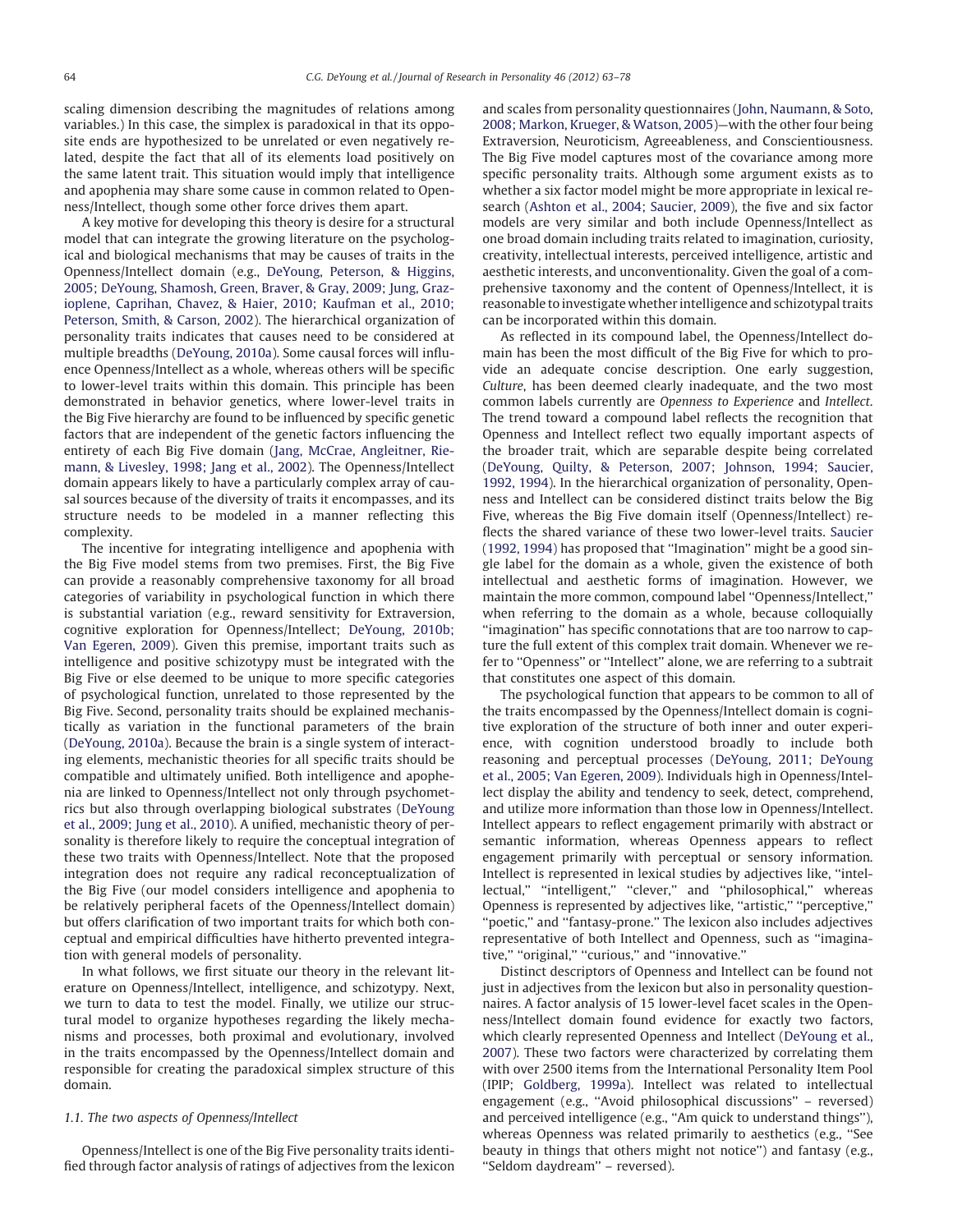The existence of Openness and Intellect as two distinct aspects of a broader trait offers an approach to understanding how apophenia and intelligence might belong to the same trait domain. Importantly, like all traits, the Big Five are probabilistic entities: a high score on Openness/Intellect indicates an increased likelihood of high scores on its various subtraits but is not deterministic. Thus, people scoring high in Intellect will, on average, score higher in Openness than people scoring low in Intellect. However, the correlation between Openness and Intellect is far from perfect, so some people will score high in Intellect but only moderate or low in Openness, and vice versa. Some narrower subtraits within Openness and Intellect could even be relatively unrelated to each other. Our model incorporates the hypothesis that apophenia is the facet of Openness that is least related to Intellect, whereas intelligence is the facet of Intellect that is least related to Openness.

## 1.2. Intellect and intelligence

Intelligence is typically measured by ability tests with objectively correct answers. Intelligence test scores correlate with Openness/Intellect at around  $r = .3$  (Ackerman & Heggestad, 1997; DeYoung, 2011). However, intelligence tests are more strongly related to Intellect than to Openness, and when Intellect and Openness are used as simultaneous predictors (thereby examining their unique rather than shared variance), only Intellect is associated with general intelligence (DeYoung, 2011; DeYoung, Quilty, Peterson, & Gray, in press). Given that the average intercorrelation among facets of Openness/Intellect is only about .3 (Costa & McCrae, 1992b), and that intelligence tests and questionnaires do not share method variance, these results suggest that intelligence has the potential to be considered at least a peripheral facet of Openness/Intellect, located specifically within the Intellect aspect of this domain. Some have argued that the association of Openness/Intellect with intelligence is merely due to its association with verbal (or ''crystallized'') intelligence, resulting from greater learning due to intellectual curiosity (e.g., e.g., Ashton, Lee, Vernon, & Jang, 2000; Bates & Shieles, 2003). However, unlike Openness/Intellect, Intellect is associated equally strongly with verbal ("crystallized") and nonverbal (''fluid'') intelligence (DeYoung et al., in press).

Considering intelligence as a facet of Intellect is consistent with evidence from factor analysis showing that lexical and questionnaire descriptors of intelligence fall within Openness/Intellect in the Big Five (DeYoung et al., 2007; Goldberg, 1990; Saucier, 1992). Nonetheless, considerable debate has taken place regarding whether intelligence, as measured by ability tests, is validly considered part of Openness/Intellect (e.g., Costa & McCrae, 1992a; McCrae & Costa, 1997; for more complete review of this debate see DeYoung, 2011). Clearly, self- or peer-ratings of intelligence should not be used as a proxy for tests of intelligence, given their correlation of about .3 with the latter (DeYoung, 2011; Paulhus, Lysy, & Yik, 1998), but this limitation indicates the presence of error in self-reports of intelligence, not that intelligence must be external to the Big Five conceptually. To argue the latter is to confuse method with construct; the goal of questionnaire research is typically to understand actual patterns of behavior, motivation, emotion, and cognition, not just to understand how people answer questionnaires, and we should not categorically distinguish behavioral from questionnaire measures of personality in our structural models.

Some have argued against including intelligence in personality on the grounds that personality traits should reflect typical behavior rather than maximal ability (Cronbach, 1949). However, the lexical studies that led to the Big Five model have almost always included descriptors of abilities as well as typical behavior, and personality is a broad enough concept to cover both. Nor is Openness/Intellect the only domain that might include abilities; for example, empathy (within Agreeableness) and self-control (within Conscientiousness) can both be measured with ability tests (DeYoung, 2011; Mischel, Shoda, & Rodriguez, 1989; Nettle & Liddle, 2008).

The major piece of empirical evidence used to argue against the inclusion of intelligence in the Big Five is that, if multiple intelligence tests are factor analyzed with personality questionnaires, they typically form a sixth factor, rather than loading on a factor with questionnaire variables reflecting Openness/Intellect (McCrae & Costa, 1997). Two artifacts may account for this finding, however (DeYoung, 2011). First, questionnaires and ability tests have different sources of method variance. All of the questionnaires share method variance that they do not share with any ability test, and vice versa. Shared method variance inflates intercorrelations among measures of the same type, relative to their correlations with the other type, and inclines the two types of measure to form separate factors, regardless of what they share substantively. The second possible artifact resembles what Cattell (1978) called a ''bloated specific factor.'' If multiple measures of a single lower-level trait are present among the variables to be factor analyzed, their intercorrelations may be strong enough to cause them to form a separate factor, even when the other factors recovered are at a higher level of the trait hierarchy and one of them should subsume the lower-level trait in question. Intelligence is often considered a broad trait, but, in a hierarchy based on the Big Five, intelligence would make up just a facet of Openness/Intellect (though it might nonetheless be subdivided into more specific traits, like verbal ability and perceptual reasoning, at a still lower level of the trait hierarchy). Integrating intelligence into the Big Five thus remains a viable possibility and one we believe may be achieved by a theory that captures the structural complexity of the Openness/Intellect domain.

#### 1.3. Openness, schizotypy, and apophenia

Schizotypy is a construct that has been conceived both as liability for schizophrenia-spectrum disorders and as a trait reflecting subclinical levels of symptoms of schizophrenia-spectrum disorders in the general population. We emphasize the latter conception, although the two are not incompatible, as disorder may be likely with a sufficiently high level of the trait. Additionally, however, we would argue that the construct of schizotypy may not be ideal in research on normal personality variation because of its heterogeneity and because it implies dysfunction. Our primary interest is in characterizing the Openness/Intellect trait domain in normal personality, rather than informing research on schizophrenia-spectrum disorders.

Schizotypy is a complex construct, composed of multiple subfactors that probably stem from different sources. Factor analyses have suggested potential subfactors including positive schizotypy, negative schizotypy, cognitive disorganization, paranoia, asocial schizotypy, and nonconformity (Kwapil, Barrantes-Vidal, & Silvia, 2008; van Kampen, 2006; Vollema & van den Bosch, 1995). The best validated of these subfactors are positive and negative schizotypy. Positive schizotypy comprises magical ideation, perceptual aberration, and overinclusive thinking. Negative schizotypy primarily reflects anhedonia, lack of pleasure in both social and sensory experience. Previous research shows that positive schizotypy is positively related to Openness/Intellect, whereas negative schizotypy is negatively related to Openness/Intellect (Kwapil et al., 2008; Ross, Lutz, & Bailley, 2002).

In our theory, we replace the label ''positive schizotypy'' with ''apophenia,'' a term coined by the German neurologist Klaus Conrad in 1958 (Brugger, 2001). Apophenia is the tendency to perceive meaningful patterns and causal connections where none in fact exist. This terminological substitution has two advantages for our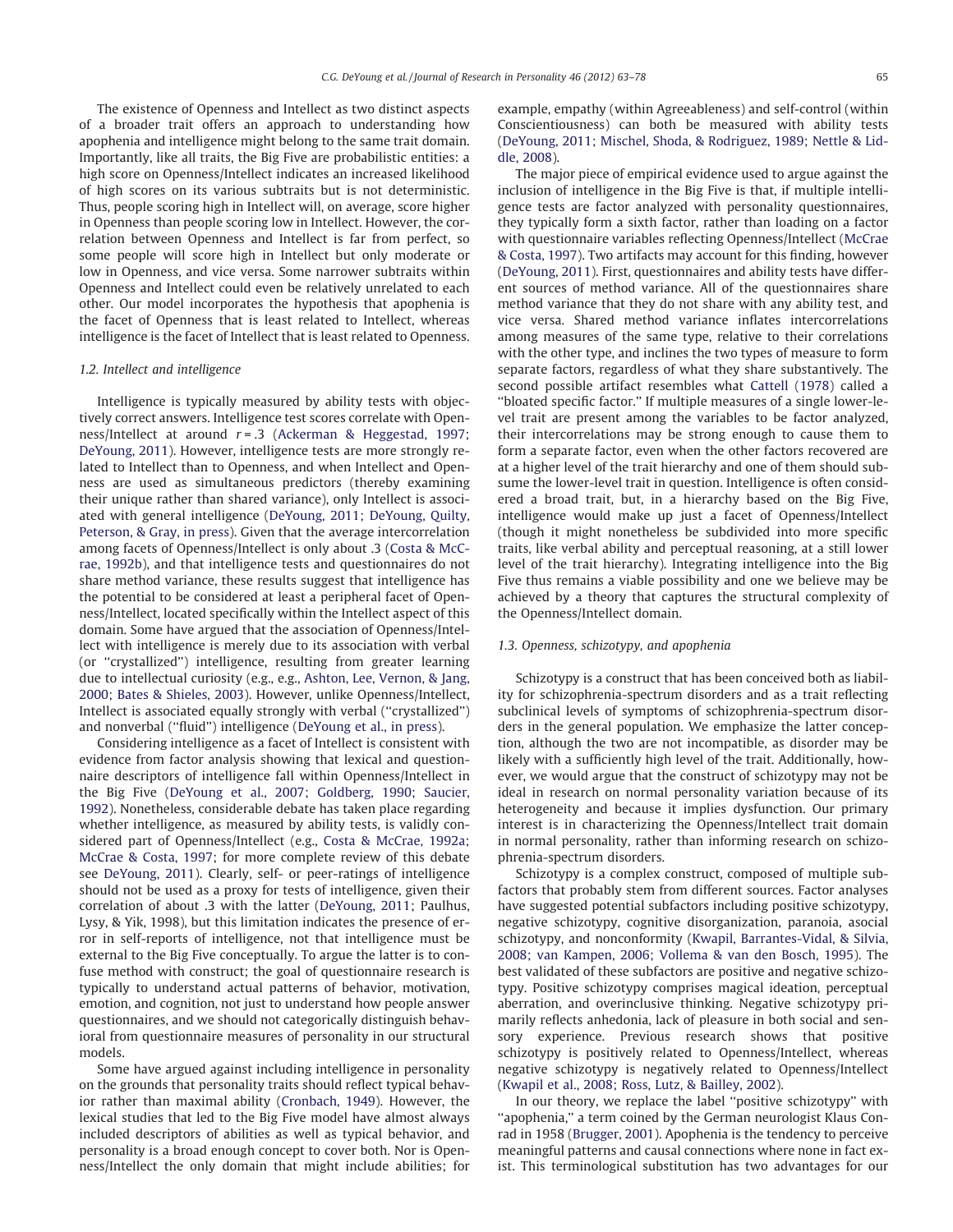purposes. First, apophenia is a much more common phenomenon than may be implied by relying on the constuct of schizotypy. In essence, apophenia simply reflects the general human propensity to Type I error—identifying a pattern as meaningful when in fact the observation is attributable to chance. Seeing faces in random visual patterns, mistaking random sounds for the calling of one's name, committing the gambler's fallacy (expecting that alternation is more likely than repetition in a random sequence), and believing that something may bring good or bad luck are common examples of mild apophenia. Apophenia is a useful construct because it highlights the fact that these mundane cognitions have something fundamental in common with more dramatic cognitive processes like magical ideation (e.g., belief in telepathy). Second, ''apophenia'' is a word specifically descriptive of the phenomenon in question, whereas the term ''positive schizotypy'' inherently contrasts the relevant trait with ''negative schizotypy.'' This contrast implies a coherence to schizotypy that may be illusory and also necessitates reference to the more complex construct of schizotypy, even when only apophenia is of interest.

The complexity of schizotypy may explain why it has been difficult to reach consensus about its relation to the Big Five. A significant push to describe the symptoms of personality disorders (PDs) in dimensional terms has resulted in much consensus regarding the ability to map PD symptoms onto four of the Big Five (Markon et al., 2005; O'Connor, 2005; Watson, Clark, & Chmielewski, 2008; Widiger & Mullins-Sweatt, 2009). However, Openness/Intellect is the one Big Five trait not involved in this consensus, and diagnoses of Schizotypal PD tend to be associated primarily with high Neuroticism and low Extraversion, rather than high Openness/Intellect (O'Connor, 2005; Samuel & Widiger, 2008). This may result from the fact that positive schizotypal symptoms, those involving apophenia, are not well represented in standard PD assessment, which entails that diagnoses of schizotypal PD often reflect primarily negative schizotypy (Tackett, Silberschmidt, Krueger, & Sponheim, 2008).

Attempts have been made to conceptualize and measure ''Oddity'' (Watson et al., 2008), ''Peculiarity'' (Tackett et al., 2008), or ''Experiential Permeability'' (Piedmont, Sherman, Sherman, Dy-Liacco, & Williams, 2009) as a fifth domain of PD symptoms related to positive schizotypy. In these studies, this fifth domain was always marked by scales measuring magical ideation, unusual perceptual experiences, and other forms of apophenia, which have been shown to be associated with Openness/Intellect in other studies (Kwapil et al., 2008; Miller & Tal, 2007; Ross et al., 2002). A recent effort to demonstrate the link between schizotypy and the Big Five more directly involved creating schizotypy scales derived specifically from individual facets of the Revised NEO Personality Inventory (NEO PI-R; Costa & McCrae, 1992a, 1992b); this project utilized three facets from Openness to derive positive schizotypy scales labeled ''Aberrant Perceptions,'' ''Aberrant Ideas,'' and ''Odd and Eccentric'' (Edmundson, Lynam, Miller, Gore, & Widiger, 2011).

However, the studies just mentioned have come to very different conclusions about whether PD symptoms involving apophenia are subsumed within Openness/Intellect (Edmundson et al., 2011; Piedmont et al., 2009) or whether they are distinct from Openness/ Intellect (Watson et al., 2008). Because our theoretical position is that apophenia should be subsumed within Openness/Intellect, it is worth considering the research of Watson et al. (2008) in more detail. We note first that when Watson et al. (2008) extracted five factors from their Study 1 data, Openness/Intellect and oddity scales jointly formed a single factor, which is consistent with our model. However, when they extracted six factors, the oddity scales and the Openness/Intellect scales formed separate factors. The latter finding may reflect the fact that this study did not distinguish clearly between Openness and Intellect. We suspect that with a sufficient number of separate markers for Openness and Intellect,

a six-factor solution would be more likely to produce distinct Openness and Intellect factors (with measures of apophenia loading on Openness) than distinct oddity and Openness/Intellect factors. We were able to test this hypothesis in one sample.

Interestingly, in their third study, Watson et al. (2008) did derive separate Openness and Intellect factors, and found that an oddity factor was not related to either. This result is particularly important for the current research because it was found in one of the two samples on which we report below (the Eugene–Springfield community sample; ESCS; Goldberg, 1999a). Three facts convinced us that this finding should not discourage us from testing our hypotheses in the ESCS.

First, Watson et al. (2008) used a restricted set of Openness/ Intellect markers, particularly for Openness, which they labeled ''Culture'' and for which they included only three facets, all describing aesthetic interests. They excluded facets related to fantasy-proneness, which clearly mark Openness (Costa & McCrae, 1992a; DeYoung et al., 2007), and which we would expect to be related to apophenia.

Second, Watson et al. (2008) included constructs other than apophenia within oddity. We do not claim that apophenia is the only way to be odd, but we do suspect that, of the various ways one can be odd, only apophenia is primarily related to Openness. In their factor analysis, Watson et al. (2008) utilized total scores for inventories that contain distinct subscales, rather than utilizing each subscale separately. This approach juxtaposes constructs that clearly reflect apophenia (e.g., magical ideation) with others that do not (e.g., dissociative amnesia)—and the latter may be primarily associated with Big Five domains other than Openness/Intellect. They also included a scale measuring obsessive–compulsive symptoms, which seems inadvisable, given that obsessive–compulsive symptoms are associated with Conscientiousness in the consensus dimensional model of PD symptoms (Markon et al., 2005; O'Connor, 2005; Widiger & Mullins-Sweatt, 2009). Because our hypothesis was simply that Openness is associated with apophenia, we did not form hypotheses regarding the association of Openness with dissociation, negative schizotypy, or any other subfactor of oddity or schizotypy, and we included only measures of apophenia in our analyses.

Third, Watson et al. (2008) performed their factor analysis on ESCS measures of Openness/Intellect and oddity in isolation. A better strategy would have been to include facets from all of the Big Five domains, in case some of the oddity scales had primary or strong secondary loadings on domains other than Openness/Intellect. Failure to do so, in conjunction with failure to separate measures of apophenia from other types of oddity, renders it impossible to conclude from their study that measures of apophenia do not have important loadings on an Openness factor.

## 1.4. Testing the paradoxical simplex model

In two existing samples, we tested the hypotheses (1) that measures of Openness, Intellect, intelligence, and apophenia would load positively on the same factor, in analysis of many Big Five facets (though because measures of intelligence and apophenia are expected to be at least weakly negatively correlated, their loadings should be suppressed and thus relatively low), and (2) that multidimensional scaling analysis would show that traits within this factor form a simplex, with intelligence at one end, adjacent to other measures of Intellect, and apophenia at the other, adjacent to other measures of Openness.

In our factor analyses, one might assume that a confirmatory approach would be desirable, given clear hypotheses about structure and the possibility of method artifacts related to intelligence tests. However, two considerations led us to the conclusion that exploratory factor analysis should be used in this case. First, when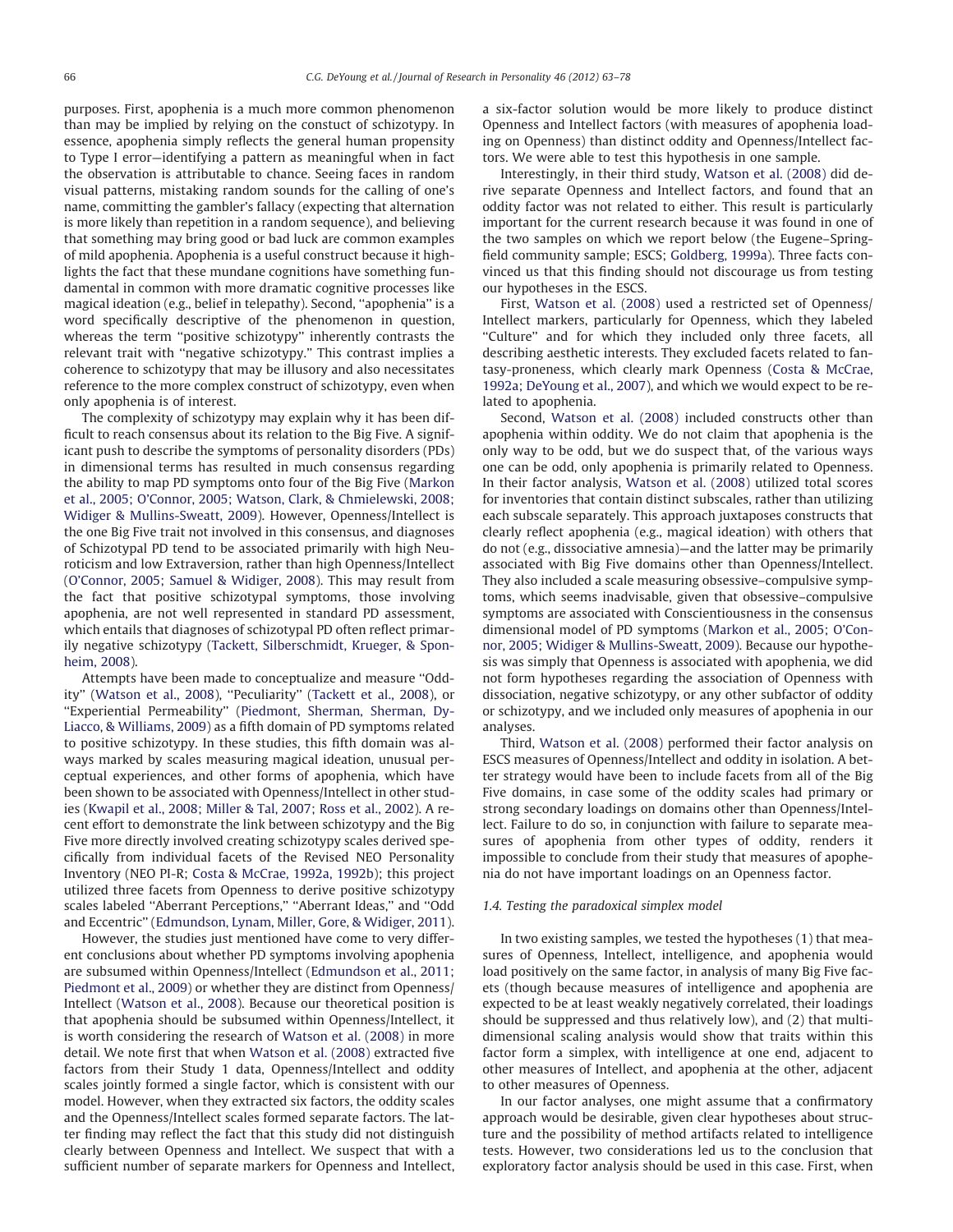carrying out factor analysis on a highly diverse set of facet-levels traits, confirmatory analysis typically fails because of the fact that personality lacks simple structure (Costa & McCrae, 1992b; Hofstee, de Raad, & Goldberg, 1992). The number of cross-loadings necessary (from each latent Big Five trait to facets with a primary loading on a different Big Five trait) renders their a priori specification practically impossible. Well-fitting confirmatory models are therefore generally not possible in this context. Second, the method variance associated with intelligence tests cannot readily be separated from substantive variance by modeling a latent method factor. This difficulty is due to the fact that the shared variance of all such tests represents g, the general intelligence factor, as well as method variance. Shared substantive variance and shared method variance would thus be confounded if we included multiple intelligence tests in our factor analyses. Our strategy for avoiding the artifacts that may cause intelligence tests to form a separate factor was simply to include only one intelligence score in exploratory factor analyses, treating intelligence as a single facet-level trait.

# 2. Study 1

# 2.1. Method

# 2.1.1. Participants

This study used a sample of 175 participants (119 female, 56 male), described by DeYoung et al. (2005), who completed assessments of intelligence as well as personality, in a single laboratory session. All were university students in Toronto, Canada, ranging in age from 18 to 38 years ( $M = 21.2$ ,  $SD = 2.9$ ). Ethnically, the sample was 59% White, 19% East Asian, 9% Black, and less than 5% each for South Asian, Hispanic, or other. Although DeYoung et al. (2005) analyzed associations between the Big Five and intelligence, data from the measure of schizotypy utilized in the current study have not been previously analyzed.

#### 2.1.2. Measures

2.1.2.1. Big Five. The Big Five were assessed with two well-validated instruments, the NEO PI-R (Costa & McCrae, 1992a, 1992b) and Goldberg's (1992) Trait Descriptive Adjectives (TDA). The NEO PI-R comprised 240 items on a 5-point Likert scale and provided scores for 30 facet-level traits, six for each of the Big Five. Alpha coefficients for the facets ranged from to .60 to .87. The TDA assessed the Big Five by means of 100 adjectives (20 for each scale), using a 7-point Likert scale (range of  $\alpha$  = .87–.93). The TDA uses some different labels for Big Five traits than the NEO PI-R—for example, ''Intellect'' instead of ''Openness to Experience.'' Bear in mind, however, that the TDA Intellect scale contains content reflecting the general Openness/Intellect factor, not just its Intellect aspect (DeYoung et al., 2005).

2.1.2.2. Intelligence. Participants completed Raven's Advanced Progressive Matrices (RAPM; Raven, Raven, & Court, 1998) and five subtests from the WAIS-III (Wechsler, 1997). One subtest, Digit Symbol Coding, was not used in the calculation of intelligence scores because its loading on the first unrotated factor for the intelligence tests (g) was negligible, .13 (DeYoung et al., 2005). Loadings for all included tests were in the range of .51–.74. Intelligence scores were created by standardizing then averaging scores from the RAPM and the Vocabulary, Similarities, Arithmetic, and Block Design subtests of the WAIS. One participant did not complete the WAIS due to time constraints and for this participant intelligence was estimated by standardized RAPM score alone.

2.1.2.3. Apophenia. Participants completed the Schizotypal Personality Scale (Claridge & Hewitt, 1987), a commonly used measure of schizotypy consisting of 37 yes/no items. Hewitt and Claridge (1989) reported a factor analysis of these items revealing three distinct factors, Magical Ideation, Unusual Perceptual Experiences, and Paranoid Ideation and Suspiciousness. A three factor solution in our data (maximum likelihood factor analysis with oblimin rotation) yielded very similar factors to those found by Hewitt and Claridge, and we created three subscales by combining items that had loadings of .4 or higher on one and only one of the three factors. To assess apophenia, we utilized only scales for Magical Ideation (5 items; sample item: "Do you believe in telepathy?";  $\alpha$  = .67) and Unusual Perceptual Experiences (15 items; sample item: ''Do everyday things sometimes seem unusually large or small?'';  $\alpha$  = .83). Paranoia might be considered a form of apophenia when it involves misperceptions of hostility; however, most of the items in this factor merely describe mistrust and alienation. In the Big Five, mistrust and alienation are associated primarily with low Agreeableness and high Neuroticism (Costa & McCrae, 1992a, 1992b; DeYoung et al., 2007; Markon et al., 2005). Additionally, paranoia has been found to be more associated with negative than positive schizotypy (Miller & Tal, 2007).

# 2.2. Results

Table 1 shows correlations among the measures of Openness/ Intellect, intelligence, and apophenia. As predicted, all were positively correlated except for intelligence and apophenia. Unusual Perceptual Experiences was uncorrelated with intelligence, and Magical Ideation was negatively correlated with intelligence.

Table 2 shows the results of a maximum likelihood factor analysis with oblimin rotation (delta = 0) of all Big Five scales, plus intelligence and apophenia. (The full correlation matrix for this analysis is available as online Supplementary material) The first 10 eigenvalues were 8.43, 5.30, 3.46, 3.29, 2.46, 1.45, 1.11, 0.98, 0.91, and 0.82. As predicted, when five factors were extracted, Openness/ Intellect, intelligence, and the apophenia scales all loaded positively

|--|

Correlations among assessments of Openness/Intellect, intelligence, and apophenia in Study 1.

|                                | O <sub>1</sub> | 02                       | O <sub>3</sub> | 04  | 05                       | 06  | TDA-I | Int.                     | <b>UPE</b>               | MI |
|--------------------------------|----------------|--------------------------|----------------|-----|--------------------------|-----|-------|--------------------------|--------------------------|----|
| NEO PI-R                       |                |                          |                |     |                          |     |       |                          |                          |    |
| O1 fantasy                     |                |                          |                |     |                          |     |       |                          |                          |    |
| 02 aesthetics                  | .43            | $\overline{\phantom{0}}$ |                |     |                          |     |       |                          |                          |    |
| O3 feelings                    | .31            | .51                      | -              |     |                          |     |       |                          |                          |    |
| 04 actions                     | .41            | .32                      | .22            |     |                          |     |       |                          |                          |    |
| O5 ideas                       | .39            | .41                      | .25            | .26 | $\overline{\phantom{0}}$ |     |       |                          |                          |    |
| O6 values                      | .32            | .41                      | .35            | .32 | .35                      |     |       |                          |                          |    |
| TDA intellect                  | .41            | .50                      | .46            | .24 | .59                      | .28 |       |                          |                          |    |
| Intelligence                   | .25            | .21                      | .16            | .15 | .30                      | .31 | .26   | $\overline{\phantom{a}}$ |                          |    |
| Unusual perceptual experiences | .23            | .26                      | .27            | .14 | .25                      | .12 | .15   | $-.01$                   | $\overline{\phantom{0}}$ |    |
| Magical ideation               | .22            | .15                      | .21            | .17 | .18                      | .13 | .19   | $-.15$                   | .39                      |    |
|                                |                |                          |                |     |                          |     |       |                          |                          |    |

Note: N = 175. TDA = Trait Descriptive Adjectives.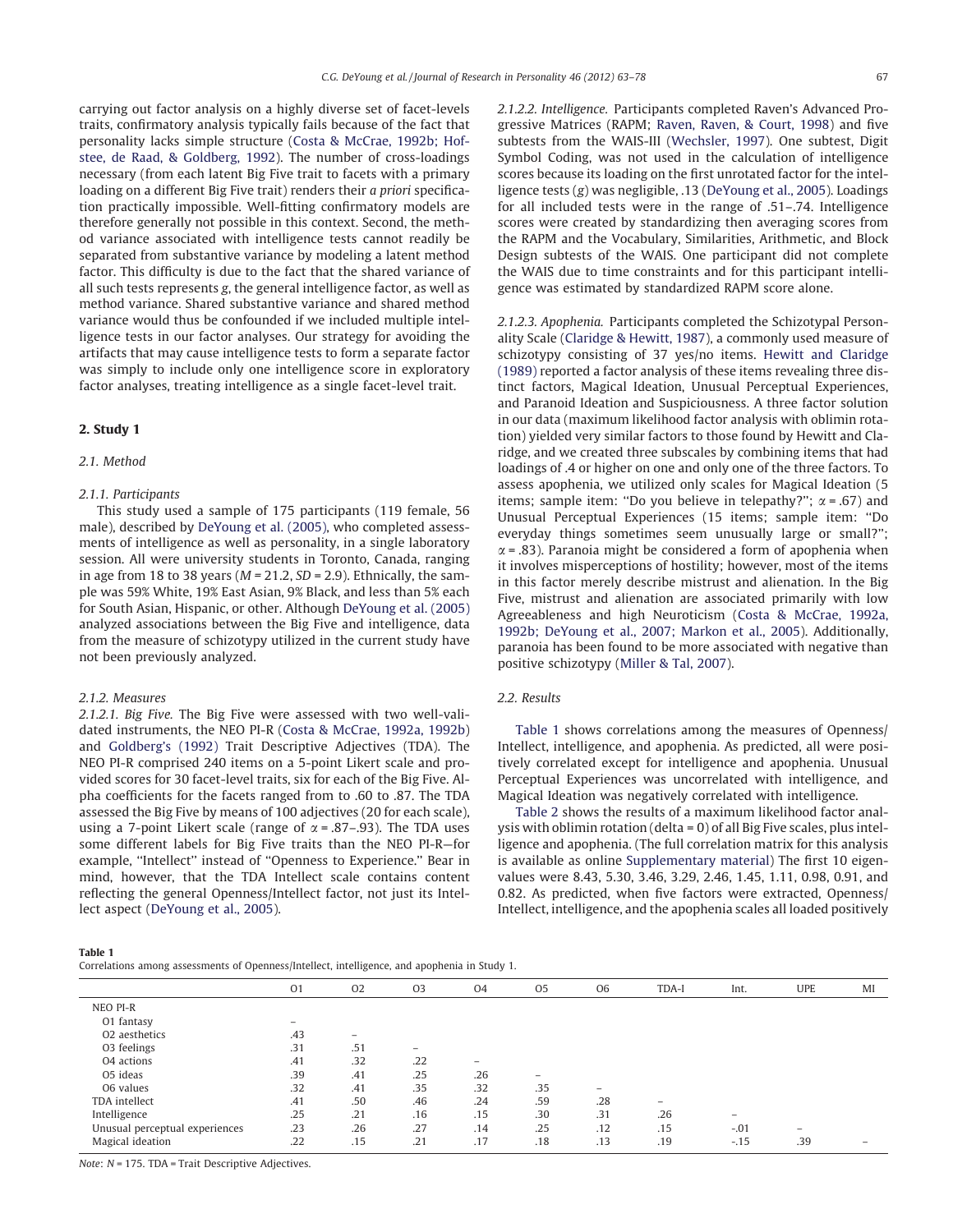| . . |  |
|-----|--|
|-----|--|

Five factor solution for Study 1.

|                                | N      | A      | C      | E      | O/I    |
|--------------------------------|--------|--------|--------|--------|--------|
| TDA emotional stability        | $-.89$ | .25    | .14    | .07    | $-.05$ |
| N1 anxiety                     | .83    | $-.08$ | $-.19$ | $-.22$ | $-.04$ |
| N2 angry hostility             | .76    | $-.55$ | $-.19$ | $-.12$ | $-.04$ |
| N3 depression                  | .80    | .01    | $-.37$ | $-.31$ | $-.04$ |
| N4 self-consciousness          | .71    | .03    | $-.20$ | $-.37$ | $-.05$ |
| N5 impulsiveness               | .54    | $-.23$ | $-.49$ | .09    | .09    |
| N6 vulnerability               | .78    | $-.10$ | $-.44$ | $-.20$ | $-.20$ |
| TDA agreeableness              | $-.36$ | .73    | .34    | .35    | .15    |
| A1 trust                       | $-.39$ | .37    | .05    | .40    | .29    |
| A2 straightforwardness         | $-.13$ | .56    | .19    | $-.19$ | $-.02$ |
| A3 altruism                    | $-.15$ | .71    | .33    | .38    | .18    |
| A4 compliance                  | $-.22$ | .72    | .01    | $-.10$ | $-.04$ |
| A5 modesty                     | .17    | .34    | .04    | $-.28$ | $-.08$ |
| A6 tender-mindedness           | $-.01$ | .61    | .00    | .09    | .15    |
| TDA conscientiousness          | $-.32$ | .17    | .84    | .09    | $-.10$ |
| C1 competence                  | $-.43$ | .16    | .77    | .26    | .18    |
| C <sub>2</sub> order           | $-.05$ | $-.07$ | .66    | .03    | $-.14$ |
| C <sub>3</sub> dutifulness     | $-.23$ | .25    | .78    | $-.04$ | $-.07$ |
| C4 achievement striving        | $-.13$ | .03    | .70    | .07    | .09    |
| C5 self-discipline             | $-.37$ | .17    | .78    | .05    | .05    |
| C6 deliberation                | $-.13$ | .29    | .63    | $-.28$ | $-.06$ |
| TDA surgency                   | $-.33$ | $-.16$ | .13    | .79    | .17    |
| E1 warmth                      | $-.17$ | .33    | .14    | .76    | .19    |
| E2 gregariousness              | $-.10$ | .04    | $-.07$ | .76    | $-.02$ |
| <b>E3 Assertiveness</b>        | $-.26$ | $-.22$ | .31    | .54    | .25    |
| E4 activity                    | $-.19$ | $-.12$ | .39    | .60    | .25    |
| E5 excitement seeking          | $-.10$ | $-.19$ | $-.19$ | .60    | .14    |
| E6 positive emotions           | $-.26$ | .14    | .06    | .80    | .36    |
| TDA intellect                  | .07    | .06    | .19    | .14    | .72    |
| 01 fantasy                     | $-.04$ | $-.07$ | $-.38$ | .33    | .63    |
| 02 aesthetics                  | .16    | .08    | $-.08$ | .17    | .67    |
| O3 feelings                    | .37    | .07    | .03    | .40    | .55    |
| O4 actions                     | $-.24$ | .09    | $-.21$ | .41    | .45    |
| O5 ideas                       | $-.14$ | .08    | .14    | .01    | .72    |
| O6 values                      | $-.03$ | .12    | .02    | .24    | .54    |
| Intelligence                   | $-.08$ | $-.04$ | $-.05$ | $-.04$ | .37    |
| Unusual perceptual experiences | .32    | $-.03$ | $-.25$ | $-.01$ | .32    |
| Magical ideation               | .05    | .10    | $-.07$ | .20    | .28    |
|                                |        |        |        |        |        |

Note: N = Neuroticism, A = Agreeableness, C = Conscientiousness, E = Extraversion,  $O =$  Openness/Intellect, TDA = Trait Descriptive Adjectives.  $N = 175$ . Maximum likelihood factor analysis with oblimin rotation (delta = 0); structure matrix.

on one factor. Unusual Perceptual Experiences had a loading of equal magnitude on the Neuroticism factor, which is consistent with the link between apophenia and psychopathology.

Because this dataset included a relatively small number of facets for each Big Five domain, and because only one NEO PI-R facet (Ideas) is a good marker of the Intellect aspect of Openness/Intellect (DeYoung et al., 2007), we did not expect that extracting six factors would lead to separate Intellect and Openness factors. However, we did extract six factors to see whether measures of apophenia would be the primary markers of a sixth factor. This was not the case; the sixth factor was a second Conscientiousness factor, with loadings from most Conscientiousness facets, and the other five factors remained essentially unchanged.

Because factor analysis showed all Openness/Intellect scales, intelligence, and apophenia loading positively on the same factor, we subsequently performed a multidimensional scaling analysis to determine whether these 10 variables would define a simplex. A one dimensional solution fit the data well, yielding a stress value of .25, which is less than the value of .29 that marks the first percentile of stress values for a one dimensional solution for 10 random variables only related at chance levels (Sturrock & Rocha, 2000). The resulting simplex is depicted in Fig. 1. The distances shown accounted for 83% of the variance in the matrix of variables. As expected, measures of intelligence and apophenia anchored opposite poles of the simplex, with Openness/Intellect scales arranged between them.



Fig. 1. Simplex arrangement of variables in the Openness/Intellect domain, Study 1. TDA = Trait Descriptive Adjectives scale (Goldberg, 1992).

# 2.3. Discussion

Both of our hypotheses were supported. Intelligence and apophenia both loaded on the Openness/Intellect factor of the Big Five, and variables in that factor formed a simplex with intelligence and apophenia at opposite ends. The Openness/Intellect simplex can be considered paradoxical because the outermost variables (Magical Ideation and Intelligence) were negatively correlated, despite both loading positively on the same factor.

One notable feature of the simplex depicted in Fig. 1 is the amount of empty space between the Openness/Intellect questionnaire variables in the center and the apophenia and intelligence measures at the ends. The gap between the Openness/Intellect questionnaires and intelligence is likely to be due to the paucity of scales assessing Intellect (as opposed to Openness) in our measures. The NEO PI-R contains only one good marker of Intellect (the Ideas facet). (Previous research suggests that the Values facet, which falls between Ideas and intelligence in Fig. 1, is not a particularly good marker of Intellect (DeYoung et al., 2007), probably because it assesses a liberal sociopolitical worldview, which is associated with Conscientiousness and with Openness about as much as with Intellect (Carney, Jost, Gosling, & Potter, 2008; Goldberg & Rosolack, 1994; Hirsh, DeYoung, Xu, & Peterson, 2010)) Despite being labeled ''Intellect,'' the TDA scale in fact assesses the general Openness/Intellect factor, rather than Intellect specifically (DeYoung et al., 2005). We hypothesized that the inclusion of more Intellect scales would lead to better coverage of the space in the simplex between intelligence and the more central variables.

We suspected that the space between the Openness/Intellect questionnaires and apophenia might be filled by scales measuring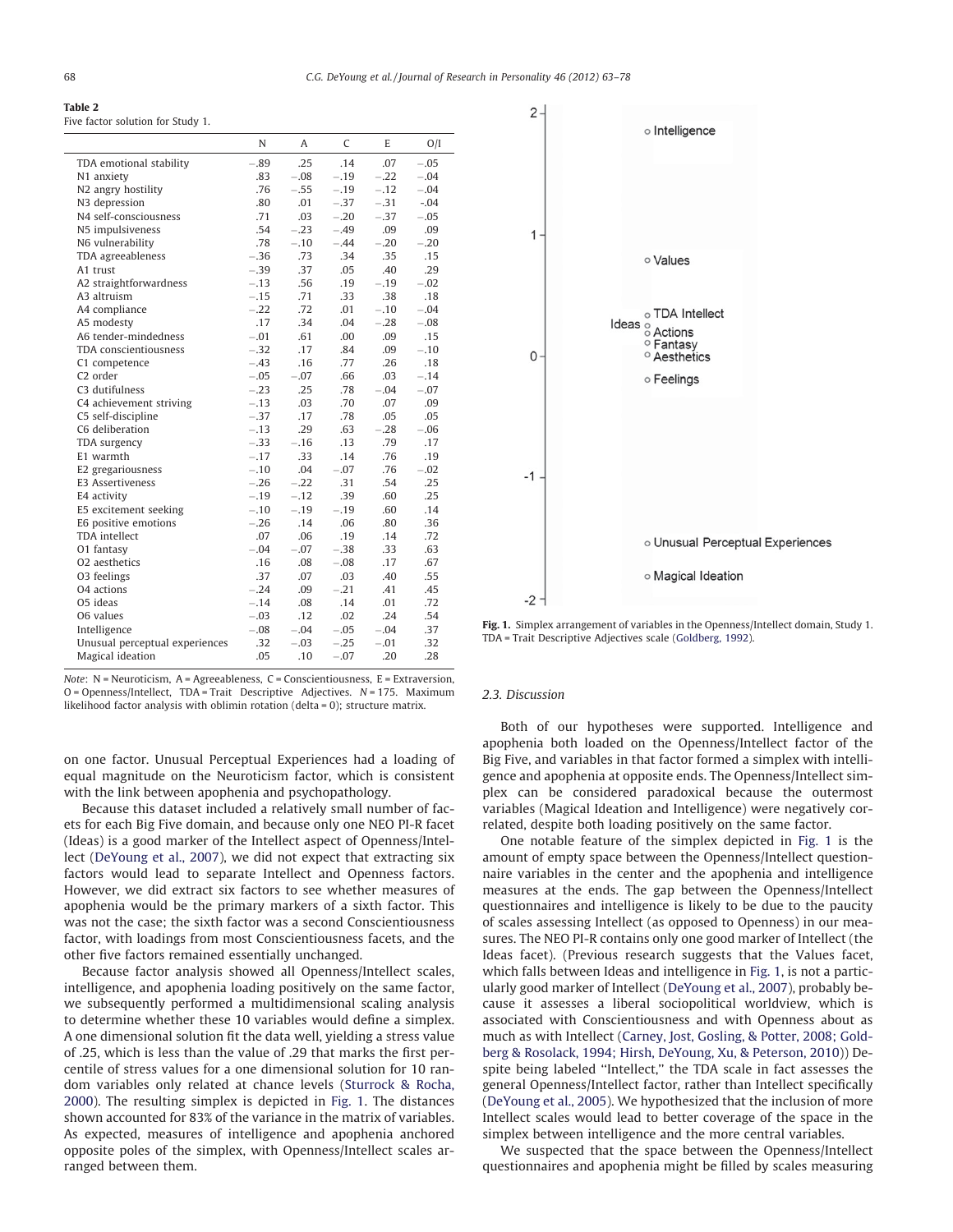traits reflecting a strong engagement with patterns of experience that are highly subjective, even if they do not constitute the strongest form of apophenia (i.e., confusion about reality). The NEO PI-R Openness scales describe attention to aesthetics, feelings, and fantasies, but at a relatively low level of intensity. In our second study, we attempted to identify variables that might fill in the emptier portions of the simplex in Fig. 1.

# 3. Study 2

We turned to the ESCS to provide a more extensive sampling of the domain of traits in question. The remarkable breadth of assessments available in the ESCS enabled us to include Big Five measures of Openness/Intellect that better represented the Intellect aspect of this domain, as well as several other measures that were not originally designed to assess the Big Five. In addition to various measures of apophenia and a measure of intelligence, these included measures of Need for Cognition and Absorption.

Need for Cognition is a construct reflecting the ''tendency to engage in and enjoy thinking'' (Cacioppo & Petty, 1982, p. 116). A considerable body of research has been carried out on Need for Cognition, but rarely has this been integrated with larger models of personality (Cacioppo, Petty, Feinstein, & Jarvis, 1996; Fleischhauer et al., 2010). Need for Cognition is not identical with the general Openness/Intellect dimension, but based on its strong correlation with the Ideas facet of the NEO PI-R, it seems likely to be an excellent marker of Intellect specifically (DeYoung, 2011). Although one study reported a structural model suggesting that the Ideas and Need for Cognition scales were measuring slightly different things (Fleischhauer et al., 2010), nonetheless the two latent variables were correlated at .89, which is equivalent to loadings of .94 on a single higher-order factor. Given that the Big Five model appears to describe the structure of any sufficiently large and comprehensive pool of trait measurements (e.g., Markon et al., 2005), it seems most parsimonious to conclude that Need for Cognition is another measure of Intellect.

The construct of Absorption is closely linked to Openness conceptually. Indeed, the article introducing Absorption as a personality trait began its title with the phrase ''Openness to absorbing and self-altering experiences'' (Tellegen & Atkinson, 1974). Further, Absorption was a good marker of the Openness factor in Markon et al.'s (2005) factor analysis of scales from normal and abnormal personality inventories. We hypothesized that Absorption would fall between traditional measures of Openness and measures of severe apophenia in the Openness/Intellect simplex. Although Absorption does not necessarily represent apophenia strong enough to produce magical ideation, it may involve at least a temporary suspension of metacognitive critique of fantasies or sensations, and it often involves unusual perceptual experiences (Tellegen & Atkinson, 1974). Consistent with this observation, Absorption was found to correlate at  $r = .52$  with a self-report measure of thought disturbance (Tellegen & Waller, 2008).

In addition to our two primary hypotheses, in this sample we were also able to test the hypothesis that Intellect and Openness would form separate factors when six factors were extracted, with intelligence loading on Intellect and apophenia loading on Openness.

# 3.1. Method

## 3.1.1. Participants

We included 423 members of the ESCS (249 female, 174 male) who had completed all of the measures used in our analyses. This is a subset of the sample described by DeYoung et al. (2007)—which is itself a subset of the full ESCS (Goldberg, 1999a, 1999b). They ranged in age from 20 to 85 years ( $M = 52.4$ ,  $SD = 12.5$ ). Ethnically, almost all participants (98%) identified as White, with less than 1% identifying as Hispanic, Asian American, or Native American. ESCS participants were recruited by mail from lists of homeowners in the US municipalities of Eugene and Springfield, Oregon, and agreed to complete questionnaires, delivered by mail, for pay, over a period of many years, beginning in 1994. (Note that this entails that correlations may be slightly attenuated between measures that were completed at different times.) The sample spanned all levels of educational attainment, with an average of 2 years of post-secondary schooling.

#### 3.1.2. Measures

3.1.2.1. Big Five. Two instruments were used to assess facets of the Big Five. Unless otherwise noted, all instruments in the ESCS utilized 5-point Likert scales. The NEO PI-R (see Study 1) was administered to the ESCS in the summer of 1994. Alpha coefficients for the facets ranged from .61 to .85. The IPIP version of the Abridged Big Five Circumplex (AB5C-IPIP; Goldberg, 1999a) contains 485 items and breaks each of the Big Five down into 9 facets (range of  $\alpha$  = .66–.86). The AB5C-IPIP facets were derived from the AB5C lexical model (Hofstee, de Raad, & Goldberg, 1992), which is based on the observation that almost all trait-descriptive adjectives can be represented as a blend of two Big Five dimensions. Each of the 10 possible pairs of Big Five dimensions can therefore be used to define a circumplex, or circular arrangement of traits, with Big Five axes at  $0^{\circ}$  and 90 $^{\circ}$ . Facets were defined by dividing each of these 10 circumplexes with six axes, located at  $15^{\circ}$ ,  $45^{\circ}$ ,  $75^{\circ}$ , etc., thus defining 12 sections of 30 $^{\circ}$  each. Adjectives falling within each section or its polar opposite represent a facet. There are two ''factor-pure'' facets in each circumplex, spanning the  $x$  and  $y$  axes, plus four facets that represent a positive primary loading on one of the Big Five and a positive or negative secondary loading on the other. Across all 10 circumplexes, nine facets are thus defined for each of the Big Five domains—one factor-pure and eight with secondary loadings. They are identified using Roman numerals to indicate primary and secondary loadings and ''+'' and ''-'' to indicate positive and negative loadings. Neuroticism is reversed to indicate Emotional Stability. Each of the AB5C-IPIP facets targeted the content of the adjectives in one of the AB5C lexical facets, using short descriptive phrases, which are more consistently interpreted than single adjectives (Goldberg, 1999a). The items used to create the AB5C-IPIP were administered between 1994 and 1996. The AB5C-IPIP is publicly available on the Web at http://ipip.ori.org/.

Note that we changed the label of one AB5C-IPIP facet from ''Creativity'' to ''Intellectual Creativity'' because it would be misleading to think of this scale as assessing the kind of artistic creativity that is often associated with Openness. In fact, most of its items describe intellectual ability and engagement (e.g., ''Like to solve complex problems," "Know the answers to many questions").

The Big Five Aspect Scales (BFAS; DeYoung et al., 2007) were not included in our factor and scaling analyses, despite being specifically designed to distinguish between Intellect and Openness factors, because they were constructed from many of the same items as the AB5C-IPIP and therefore comprise partially redundant data. However, we did utilize them for two supplemental regression analyses, designed to examine the unique associations of Openness and Intellect with intelligence and apophenia. The BFAS Openness ( $\alpha$  = .78) and Intellect ( $\alpha$  = .84) scales were created by selecting 10 IPIP items that were strongly and differentially correlated with the Openness and Intellect factors identified in factor analysis of the 15 Openness/Intellect facets from the NEO PI-R and AB5C-IPIP (DeYoung et al., 2007).

3.1.2.2. Need for cognition. Participants completed a 10-item version of the short-form Need for Cognition scale (Cacioppo, Petty, & Kao, 1984) in 1999 ( $\alpha$  = .81).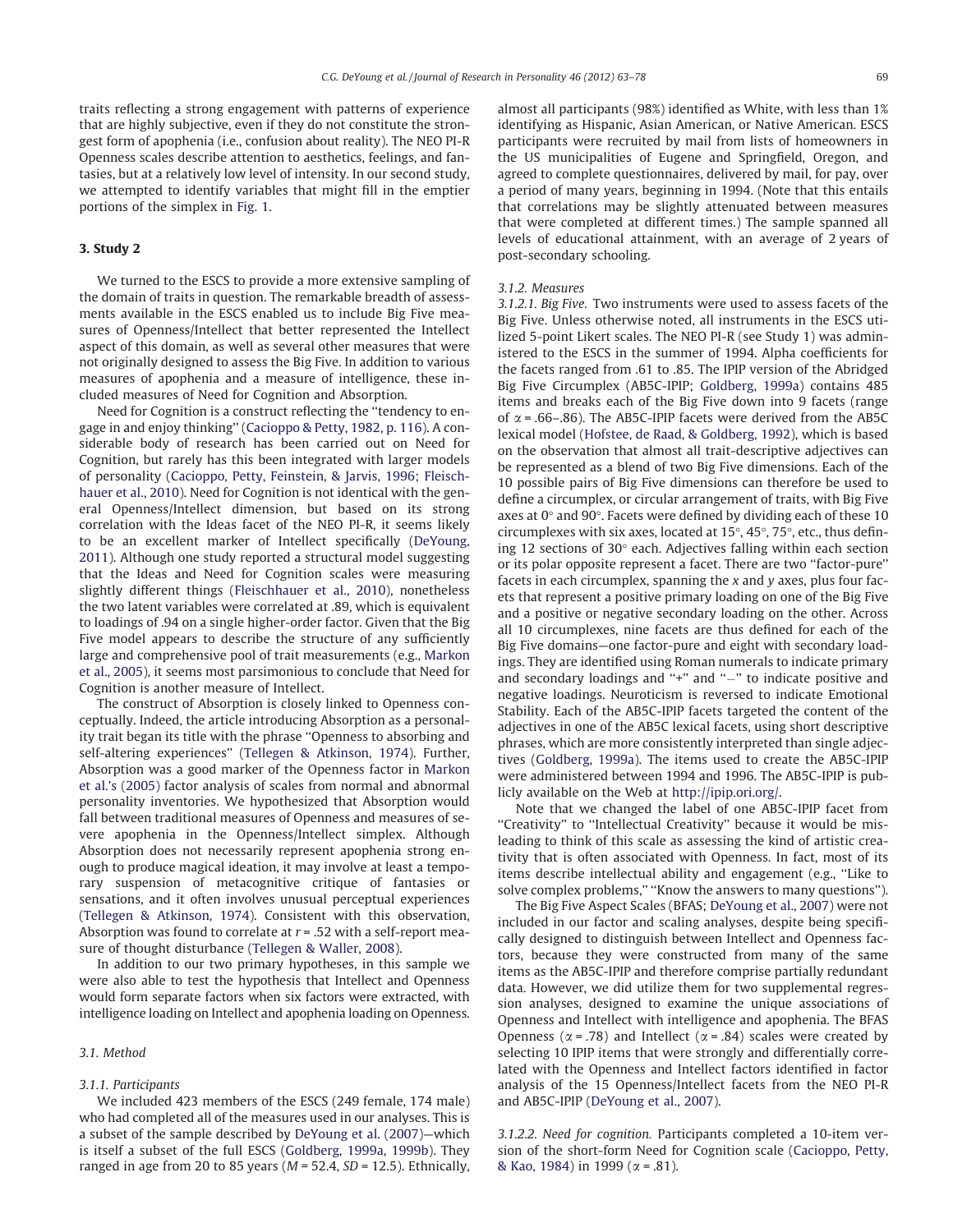3.1.2.3. Intelligence. Participants completed Cattell's 16 Personality Factor Questionnaire (16PF; Conn & Rieke, 1994) in 1996. The 16PF includes a 15-item intelligence test (Factor B) that includes knowledge and reasoning problems with multiple-choice answers  $(\alpha = .73)$ .

3.1.2.4. Absorption. Participants completed the Multidimensional Personality Questionnaire (MPQ; Tellegen & Waller, 2008) in 1999. The 34-item MPQ Absorption scale ( $\alpha$  = .90) has two subscales: Sentience (reflecting heightened awareness and positive emotion in response to sensory information) and Proneness to Imaginative and Altered States.

Another measure of Absorption was taken from the Curious Experiences Survey (CES; Goldberg, 1999b), a revision of the Dissociative Experiences Scale, which was administered to the ESCS in 1997. Only the Absorption subscale was used from this survey  $(\alpha = .81)$ . It was square-root transformed to reduce skewness. The Amnesia subscale was excluded as conceptually unrelated to apophenia. Items from the Depersonalization subscale are arguably related to apophenia (e.g., ''Had the experience of feeling as though I was standing next to myself, or watching myself as if I were looking at a different person''); however, scores on this subscale remained heavily skewed even after logarithmic transformation (and thus were in violation of the assumptions of our statistical analyses). Very few individuals in this sample reported having any experiences of depersonalization.

3.1.2.5. Fantasy. Proneness was assessed using the Creative Experiences Questionnaire, which was previously found to correlate at  $r = .61$  with the Schizotypal Personality Questionnaire used in Study 1 (Merckelbach, Horselenberg, & Muris, 2001). In computing Fantasy Proneness scores, we excluded 8 items that specifically assess fantasy proneness in childhood, to maintain the focus on adult personality (leaving 17 items;  $\alpha$  = .77). The ESCS completed the CEQ in 2000.

3.1.2.6. Magical Ideation. Two instruments were used to assess magical ideation. In 2000, the ESCS completed the 30-item Magical Ideation scale (Eckblad & Chapman, 1983), one of the most widely used and well-validated measures of positive schizotypy ( $\alpha$  = .92). Scores on this scale were logarithmically transformed to reduce skewness. In 1999, the ESCS completed a 19-item version of the Revised Paranormal Belief Scale ( $\alpha$  = .93; Tobacyk, 1988; Tobacyk & Milford, 1983), which excluded two redundant items and several items that assess traditional religious beliefs (e.g., ''I believe in God"; "There is a heaven and a hell"). Because education may disabuse people of particular superstitious or magical beliefs, without necessarily affecting an underlying tendency toward apophenia, we partialled out education from scores on Magical Ideation and Paranormal Beliefs. Indeed, education was significantly, though weakly, negatively correlated with both of these scales  $(r = .10)$ for both,  $p < .05$ ), but was not correlated with the three Absorption scales or with Fantasy Proneness.

# 3.2. Results

Table 3 shows correlations among intelligence, apophenia, Absorption, and Need for Cognition, as well as their correlations with standard measures of Openness/Intellect subtraits from the NEO PI-R, AB5C-IPIP, and BFAS. Almost all correlations were positive, but a few were negative, especially among correlations involving intelligence and apophenia. Consistent with Study 1, the strongest negative correlation was between intelligence and Magical Ideation.

Table 4 shows the results of a maximum likelihood factor analysis with oblimin rotation (delta = 0) of all measures. (The full correlation matrix for this analysis is available as online Supplementary material) The first 10 eigenvalues were 15.26, 11.23, 8.93, 6.55, 5.63, 2.50, 1.78, 1.59, 1.48, 1.41. As predicted, when five factors were extracted, Openness/Intellect, Need for Cognition, Absorption, intelligence, and measures of apophenia

Table 3

| Correlations of intelligence, apophenia, and related measures with each other and with standard measures of Openness/Intellect in Study 2. |  |  |  |
|--------------------------------------------------------------------------------------------------------------------------------------------|--|--|--|
|                                                                                                                                            |  |  |  |

|                                    | Int.   | <b>NFC</b> | MPO1                     | MPO <sub>2</sub>         | CES    | FP     | PB     | MI     |
|------------------------------------|--------|------------|--------------------------|--------------------------|--------|--------|--------|--------|
| Intelligence                       |        |            |                          |                          |        |        |        |        |
| Need for cognition                 | .30    |            |                          |                          |        |        |        |        |
| MPO absorption (PIAS)              | $-.06$ | .12        | $\overline{\phantom{a}}$ |                          |        |        |        |        |
| MPO absorption (sentience)         | $-.03$ | .20        | .70                      | $\overline{\phantom{0}}$ |        |        |        |        |
| CES absorption                     | .02    | .04        | .25                      | .43                      |        |        |        |        |
| Fantasy proneness                  | $-.08$ | .16        | .49                      | .65                      | .42    |        |        |        |
| Paranormal beliefs                 | $-.07$ | $-.03$     | .30                      | .40                      | .28    | .35    |        |        |
| Magical ideation                   | $-.13$ | .01        | .34                      | .47                      | .42    | .59    | .60    |        |
| NEO PI-R                           |        |            |                          |                          |        |        |        |        |
| O1 fantasy                         | .18    | .27        | .29                      | .41                      | .24    | .39    | .21    | .16    |
| O2 aesthetics                      | .07    | .24        | .62                      | .49                      | .08    | .29    | .25    | .17    |
| O3 feelings                        | .02    | .16        | .48                      | .42                      | .18    | .28    | .26    | .18    |
| O4 actions                         | $-.05$ | .26        | .33                      | .27                      | $-.02$ | .11    | .22    | .11    |
| O5 ideas                           | .31    | .62        | .24                      | .31                      | .15    | .26    | .04    | .14    |
| O6 values                          | .17    | .24        | .18                      | .17                      | .04    | .06    | .24    | .14    |
| AB5C-IPIP                          |        |            |                          |                          |        |        |        |        |
| $V + V + Intellect$                | .40    | .52        | .24                      | .24                      | .05    | .16    | .07    | .04    |
| $V + I + Ingenuity$                | .17    | .49        | .13                      | .22                      | $-.02$ | .17    | .09    | .06    |
| $V + II + Reflection$              | $-.04$ | .15        | .55                      | .38                      | .05    | .25    | .21    | .09    |
| $V + III + Competence$             | .25    | .47        | .00                      | .09                      | $-.08$ | $-.02$ | .05    | $-.03$ |
| $V + IV + Quickness$               | .32    | .60        | .09                      | .17                      | $-.04$ | .11    | .01    | $-.01$ |
| $V + I - Introspection$            | .24    | .28        | .18                      | .29                      | .18    | .26    | .08    | .08    |
| $V + II$ – Intellectual Creativity | .39    | .61        | .16                      | .22                      | .08    | .15    | .00    | .06    |
| $V + III - Imagination$            | .13    | .40        | .51                      | .49                      | .14    | .39    | .23    | .19    |
| $V + IV - Depth$                   | .17    | .38        | .33                      | .40                      | .30    | .37    | .18    | .23    |
| <b>BFAS</b>                        |        |            |                          |                          |        |        |        |        |
| Intellect                          | .38    | .65        | .13                      | .18                      | $-.01$ | .11    | $-.01$ | $-.02$ |
| Openness                           | .11    | .30        | .59                      | .52                      | .18    | .43    | .26    | .23    |

Note: N = 423; MPQ = Multidimensional Personality Questionnaire, PIAS = Proneness to Imaginative and Altered States, CES = Curious Experiences Survey; See Supplementary material for full correlation matrix.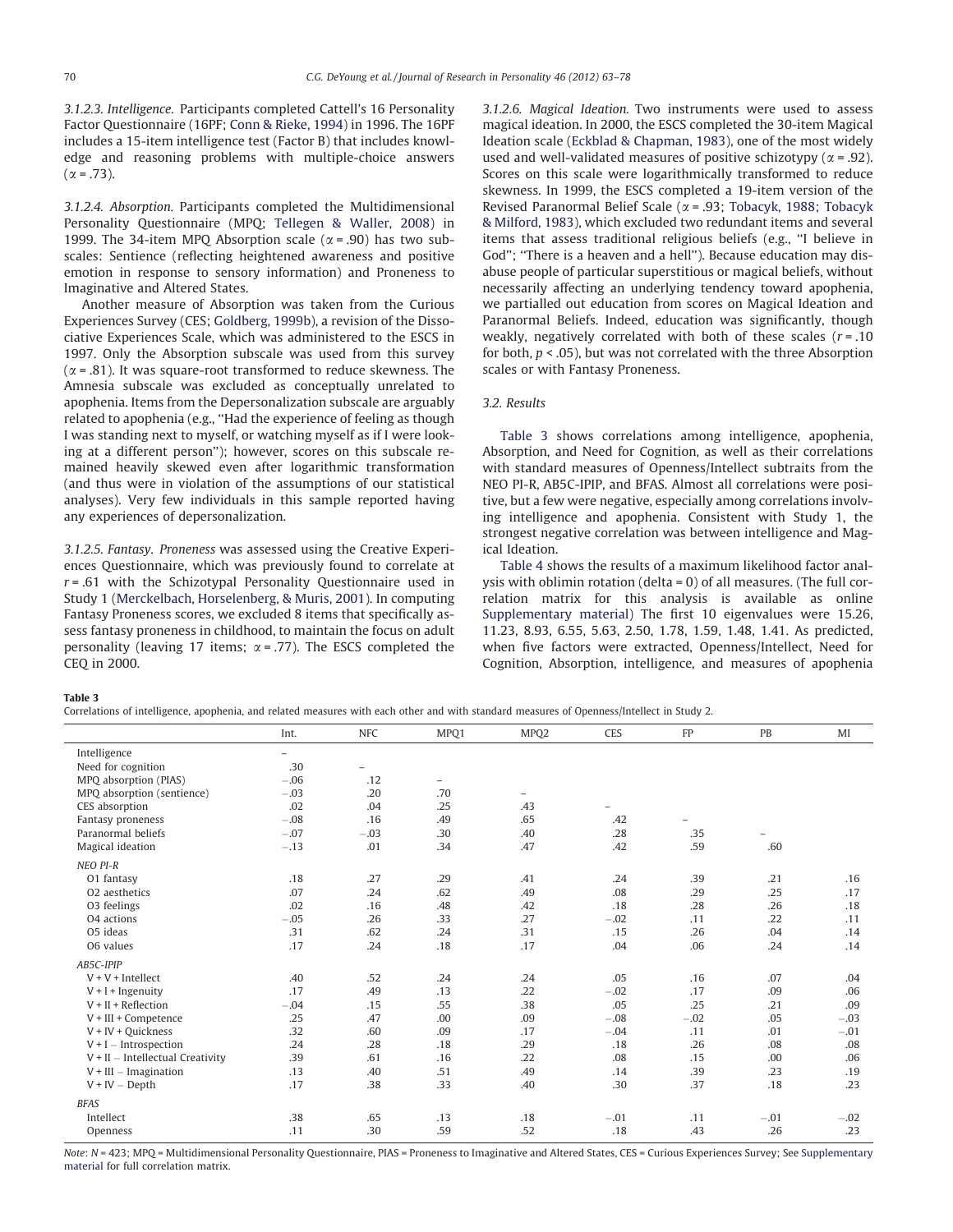| Table 4                           |  |  |
|-----------------------------------|--|--|
| Five factor solution for Study 2. |  |  |

|                                                         | N                | Α                | C                | E                | O/I              |
|---------------------------------------------------------|------------------|------------------|------------------|------------------|------------------|
| N1 anxiety                                              | .75              | .07              | $-.13$           | $-.14$           | $-.07$           |
| N2 angry hostility                                      | .74              | $-.35$           | $-.05$           | .02              | .02              |
| N3 depression                                           | .76              | $-.04$           | $-.30$           | $-.28$           | $-.07$           |
| N4 self-consciousness<br>N5 impulsiveness               | .60<br>.54       | .04<br>$-.10$    | $-.19$<br>$-.37$ | $-.40$<br>.16    | $-.20$<br>.11    |
| N6 vulnerability                                        | .73              | .02              | $-.38$           | $-.21$           | $-.16$           |
| $IV + IV + Stability$                                   | $-.85$           | .15              | .13              | $-.02$           | .08              |
| $IV + I + Happiness$                                    | $-.81$           | .10              | .29              | .36              | .17              |
| $IV + II + Calmness$<br>IV + III + Moderation           | $-.75$<br>$-.69$ | .40<br>.18       | .05<br>.55       | $-.03$<br>.01    | .01<br>$-.01$    |
| $IV + V + Toughness$                                    | $-.78$           | $-.04$           | .23              | .10              | .31              |
| $IV + I - Impulse control$                              | $-.59$           | .23              | .27              | $-.48$           | $-.08$           |
| $IV + II - Imperturbability$                            | $-.58$           | $-.36$           | .18              | $-.21$           | $-.04$           |
| $IV + III - Cool-headedness$                            | $-.36$           | .26              | $-.28$           | .04              | .18              |
| $IV + V - Tranquility$<br>A1 trust                      | $-.74$<br>$-.51$ | $-.08$<br>.41    | .13<br>.04       | $-.12$<br>.29    | $-.26$<br>.07    |
| A2 straightforwardness                                  | $-.14$           | .54              | .09              | $-.23$           | $-.17$           |
| A3 altruism                                             | $-.27$           | .67              | .22              | .20              | $-.01$           |
| A4 compliance                                           | $-.37$           | .59              | $-.05$           | $-.22$           | $-.15$           |
| A5 modesty<br>A6 tender-mindedness                      | .18<br>.00       | .44<br>.51       | $-.12$<br>$-.14$ | $-.35$<br>.06    | $-.22$<br>.09    |
| $II + II + Understanding$                               | $-.07$           | .74              | .13              | .23              | .26              |
| II + I + Warmth                                         | $-.14$           | .73              | .08              | .46              | .26              |
| $II + III + Morality$                                   | $-.25$           | .57              | .44              | $-.10$           | $-.17$           |
| $II + IV + Pleasantness$                                | $-.50$           | .71              | .03              | .05              | .01              |
| $II + V + Empathy$<br>$II + I - Cooperation$            | $-.01$<br>$-.20$ | .59<br>.63       | .14<br>.19       | .23<br>$-.29$    | .44<br>$-.09$    |
| $II + III - Sympathy$                                   | .08              | .74              | $-.12$           | .32              | .17              |
| $II + IV - T$ enderness                                 | .32              | .62              | $-.03$           | .41              | .08              |
| $II + V - Nurturance$                                   | $-.15$           | .80              | .12              | $-.05$           | $-.22$           |
| C1 competence<br>C <sub>2</sub> order                   | $-.53$<br>.00    | .02<br>.01       | .63<br>.70       | .19<br>$-.08$    | .16<br>$-.16$    |
| C3 dutifulness                                          | $-.21$           | .22              | .62              | $-.07$           | $-.13$           |
| C4 achievement striving                                 | $-.19$           | $-.10$           | .62              | .22              | .19              |
| C5 self-discipline                                      | $-.37$           | .05              | .76              | .09              | $-.04$           |
| C6 deliberation                                         | $-.32$           | .12              | .53              | $-.22$           | $-.04$           |
| III + III + Conscientiousness<br>$III + I + Efficiency$ | $-.15$<br>$-.29$ | .10<br>.10       | .84<br>.82       | $-.01$<br>.20    | $-.02$<br>.08    |
| $III + II + Dutifulness$                                | $-.27$           | .45              | .56              | $-.07$           | $-.10$           |
| $III + IV + Purposefulness$                             | $-.42$           | .08              | .80              | .07              | .08              |
| $III + V + Organization$                                | $-.21$           | .10              | .74              | .10              | .38              |
| $III + I - Cautiousness$<br>$III + II - Rationality$    | $-.19$<br>$-.11$ | $-.03$<br>$-.29$ | .52<br>.71       | $-.42$<br>$-.09$ | $-.25$<br>$-.09$ |
| $III + IV - Perfectionism$                              | .29              | $-.14$           | .60              | .01              | $-.06$           |
| $III + V - Orderlines$                                  | .02              | .14              | .70              | $-.08$           | $-.29$           |
| E1 warmth                                               | $-.18$           | .55              | .04              | .64              | .14              |
| E2 gregariousness<br>E3 assertiveness                   | $-.09$<br>$-.21$ | .22<br>$-.23$    | $-.02$<br>.31    | .59<br>.64       | $-.06$<br>.32    |
| E4 activity                                             | $-.08$           | $-.06$           | .34              | .48              | .21              |
| E5 excitement seeking                                   | .07              | $-.20$           | $-.09$           | .34              | .13              |
| E6 positive emotions                                    | $-.26$           | .37              | .01              | .60              | .25              |
| I + I + Gregariousness<br>I + II + Friendliness         | $-.06$<br>$-.24$ | .02<br>.40       | .01<br>.12       | .85<br>.74       | .19<br>.08       |
| I + III + Assertiveness                                 | $-.31$           | $-.09$           | .56              | .51              | .32              |
| I + IV + Poise                                          | $-.56$           | .20              | .20              | .64              | .25              |
| I + V + Leadership                                      | $-.23$           | $-.09$           | .29              | .74              | .45              |
| $I + II - Provocativeness$                              | .04              | $-.54$           | .04              | .54              | .37              |
| I + III - Self-disclosure<br>I + IV - Talkativeness     | .05<br>.23       | .13<br>$-.31$    | $-.22$<br>$-.09$ | .68<br>.67       | .32<br>.12       |
| $I + V - Socialblity$                                   | .03              | .04              | $-.04$           | .45              | $-.21$           |
| O1 fantasy                                              | .08              | .04              | $-.30$           | .22              | .61              |
| 02 aesthetics                                           | .04              | .36              | $-.19$           | .20              | .61              |
| O3 feelings<br>04 actions                               | .26<br>$-.10$    | .37<br>.15       | $-.02$<br>$-.15$ | .42<br>.31       | .50<br>.48       |
| O5 ideas                                                | $-.10$           | $-.07$           | .03              | .09              | .76              |
| 06 values                                               | $-.17$           | .07              | $-.25$           | .17              | .42              |
| $V + V + Inteller$                                      | $-.13$           | .04              | .09              | .23              | .77              |
| $V + I + Ingenuity$                                     | $-.29$           | $-.10$           | .20              | .43              | .67              |
| $V + II + Reflection$<br>V + III + Competence           | .09<br>$-.33$    | .52<br>$-.05$    | $-.07$<br>.46    | .18<br>.16       | .52<br>.56       |
| $V + IV + Quickness$                                    | $-.32$           | $-.06$           | .28              | .17              | .71              |
| $V + I - Introspection$                                 | .02              | $-.13$           | $-.04$           | $-.24$           | .52              |
| $V + II$ – Intellectual creativity                      | $-.10$           | $-.25$           | .11              | .24              | .77              |
| $V + III - Imagination$                                 | .09              | .20              | $-.26$           | .20              | .74              |

|                            | N      | Α      |        | E      | O/I |
|----------------------------|--------|--------|--------|--------|-----|
| $V + IV - Depth$           | .27    | .03    | .03    | .16    | .65 |
| Need for cognition         | $-.15$ | $-.15$ | .13    | .10    | .62 |
| Intelligence               | $-.13$ | $-.18$ | .03    | $-.03$ | .32 |
| MPO absorption (PIAS)      | .17    | .34    | $-.19$ | .12    | .44 |
| MPO absorption (sentience) | .24    | .17    | $-.21$ | .14    | .51 |
| CES absorption             | .39    | $-.09$ | $-.25$ | .02    | .21 |
| Fantasy proneness          | .25    | .08    | $-.24$ | .07    | .38 |
| Paranormal beliefs         | .15    | .17    | $-.17$ | .16    | .22 |
| Magical ideation           | .23    | $-.02$ | $-21$  | .12    | .21 |

Note: N = Neuroticism, A = Agreeableness, C = Conscientiousness, E = Extraversion, O = Openness/Intellect, MPQ = Multidimensional Personality Questionnaire, PIAS = Proneness to Imaginative and Altered States, CES = Curious Experiences Survey.  $N = 423$ . Maximum likelihood factor analysis with oblimin rotation (delta = 0); structure matrix.

all loaded positively on one factor. However, the CES Absorption scale loaded more heavily on Neuroticism than Openness/Intellect, and the Magical Ideation scale loaded almost equally on Neuroticism, Conscientiousness, and Openness/Intellect.

When six factors were extracted, measures of Intellect formed one factor, including Need for Cognition and intelligence, and measures of Openness formed a separate factor, including Absorption and apophenia (Table 5). Notably, in this factor analysis, both CES Absorption and Magical Ideation had larger loadings on Openness than on any other factor.

Following factor analysis, we performed a multidimensional scaling analysis to determine whether the 23 variables in the Intellect and Openness factors would define a simplex. A one dimensional solution fit the data well, yielding a stress value of .27, which is less than the value of .47 that marks the first percentile of stress values for 23 random variables (Sturrock & Rocha, 2000). The resulting simplex is depicted in Fig. 2. The distances shown accounted for 78% of the variance in the matrix of variables. As expected, measures of intelligence and apophenia were at opposite poles of the simplex, with Openness/Intellect scales arranged between them. Need for Cognition fell in the Intellect region with Intellect facets from the AB5C-IPIP. The MPQ Absorption scales fell between conventional Openness facets and measures of magical ideation, and the CES Absorption scale fell at the far end of the simplex with measures of magical ideation.

Finally, we used the Openness and Intellect scales from the BFAS as simultaneous predictors in regressions of intelligence and apophenia. Apophenia scores for this analysis were creating by standardizing and averaging values for the three scales falling at the low end of the simplex in the previous analysis, Magical Ideation, Paranormal Beliefs, and CES Absorption. Consistent with previous research (DeYoung et al., in press), only BFAS Intellect predicted intelligence independently (Intellect:  $\beta$  = .39, p < .001; Openness:  $\beta$  = -.03,  $p$  = .57). In contrast, BFAS Openness predicted apophenia positively ( $\beta$  = .33,  $p$  < .001), but BFAS Intellect predicted apophenia negatively ( $\beta$  =  $-$ .14,  $p$  < .01). This was the case despite the fact that BFAS Intellect was not correlated with apophenia at the zero order ( $r = -.02$ ,  $p = .68$ ), which indicates that only the variance in Intellect not shared with Openness is negatively associated with apophenia.

# 3.3. Discussion

Again, both of our primary hypotheses were supported. Measures of intelligence and apophenia both loaded positively on the Openness/Intellect factor of the Big Five (despite weak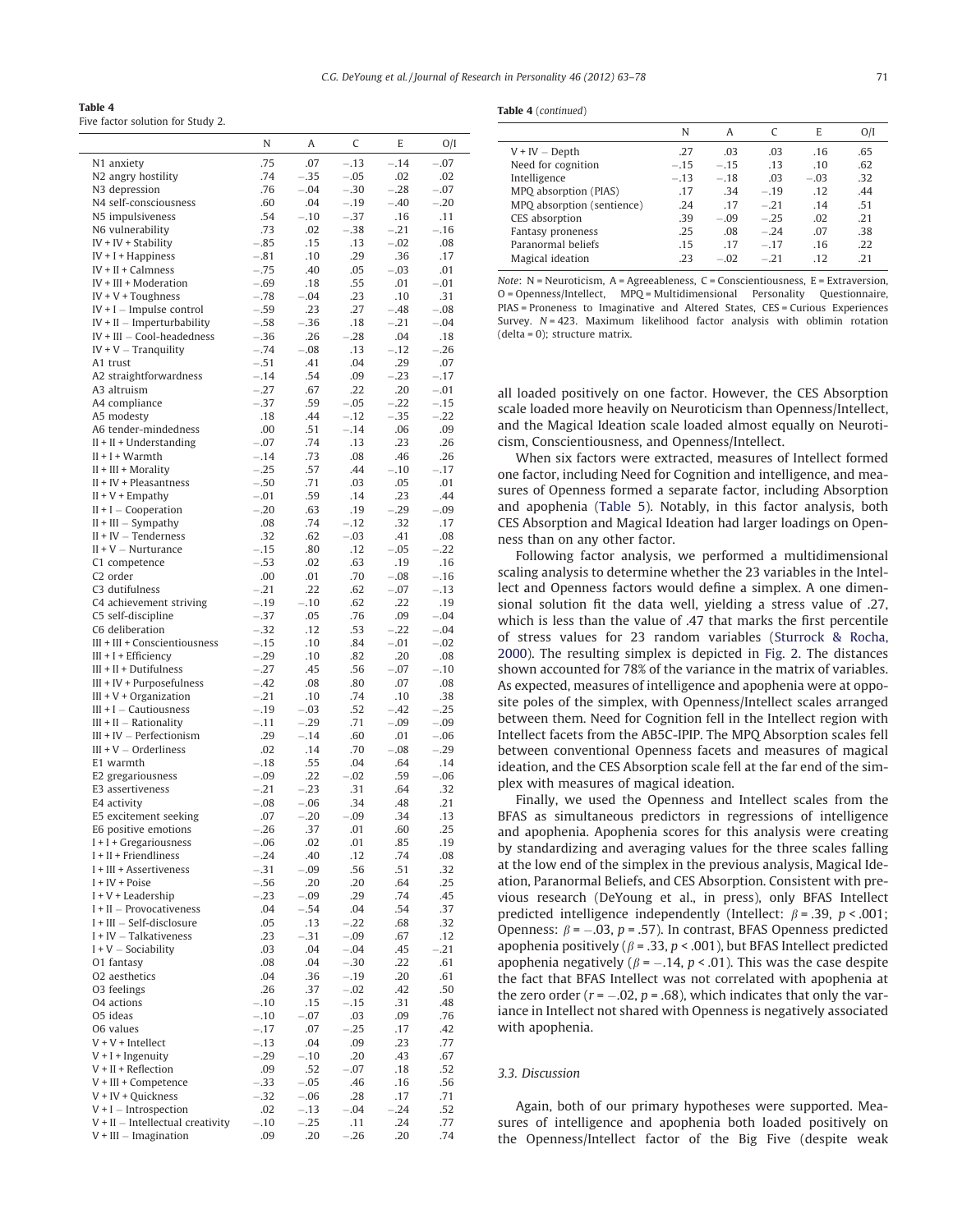#### Table 5

Six factor solution for Study 2.

|                                                              | N                | Α                | C                | E                | I                | 0                |
|--------------------------------------------------------------|------------------|------------------|------------------|------------------|------------------|------------------|
| N1 anxiety                                                   | .74              | .05              | $-.09$           | $-.16$           | $-.18$           | .18              |
| N2 angry hostility                                           | .76              | $-.37$           | $-.02$           | $-.02$           | $-.02$           | .12              |
| N3 depression                                                | .75              | $-.07$           | $-.26$           | $-.31$           | $-.20$           | .21              |
| N4 self-consciousness                                        | .59              | .01              | $-.16$           | $-.41$           | $-.32$           | .13              |
| N5 impulsiveness<br>N6 vulnerability                         | .53<br>.73       | $-.14$<br>$-.01$ | $-.35$<br>$-.36$ | .13<br>$-.23$    | .01<br>$-.27$    | .26<br>.14       |
| $IV + IV + Stability$                                        | $-.86$           | .17              | .10              | .01              | .16              | $-.12$           |
| $IV + I + Happiness$                                         | $-.81$           | .12              | .26              | .39              | .28              | $-.12$           |
| $IV + II + Calmness$                                         | $-.77$           | .41              | .02              | .01              | .05              | $-.08$           |
| IV + III + Moderation                                        | $-.68$           | .24              | .51              | .05              | .13              | $-.29$           |
| $IV + V + Toughness$                                         | $-.77$           | .01              | .19              | .11              | .43              | $-.13$           |
| $IV + I - Impulse control$                                   | $-.59$           | .28              | .23              | $-.46$           | $-.01$           | $-.23$           |
| $IV + II - Imperturbability$<br>$IV + III - Cool-headedness$ | $-.55$<br>$-.38$ | $-.31$<br>.26    | .15<br>$-.30$    | $-.19$<br>.04    | .10<br>.15       | $-.33$<br>.09    |
| $IV + V - Tranquility$                                       | $-.74$           | $-.08$           | .11              | $-.08$           | $-.16$           | $-.29$           |
| A1 trust                                                     | $-.55$           | .40              | .03              | .31              | .07              | .06              |
| A2 straightforwardness                                       | $-.15$           | .57              | .06              | $-.20$           | $-.18$           | $-.12$           |
| A3 altruism                                                  | $-.31$           | .67              | .21              | .23              | $-.05$           | .07              |
| A4 compliance                                                | $-.40$           | .59              | $-.07$           | $-.19$           | $-.19$           | $-.03$           |
| A5 modesty<br>A6 tender-mindedness                           | .13<br>$-.06$    | .40<br>.47       | $-.09$<br>$-.11$ | $-.34$<br>.06    | $-.35$<br>$-.04$ | .13<br>.32       |
| $II + II + Understanding$                                    | $-.10$           | .76              | .12              | .24              | .20              | .20              |
| $II + I + Warmth$                                            | $-.19$           | .72              | .08              | .47              | .18              | .29              |
| $II + III + Morality$                                        | $-.26$           | .62              | .41              | $-.06$           | $-.12$           | $-.20$           |
| $II + IV + Pleasantness$                                     | $-.55$           | .71              | .01              | .08              | $-.03$           | .05              |
| $II + V + Empathy$                                           | $-.05$           | .60              | .14              | .22              | .36              | .33              |
| $II + I - Cooperation$                                       | $-.20$           | .70              | .14              | $-.26$           | $-.06$           | $-.20$           |
| $II + III - Sympathy$<br>$II + IV - T$ enderness             | .04<br>.27       | .73<br>.57       | $-.11$<br>.01    | .32<br>.41       | .06<br>$-.07$    | .29<br>.37       |
| $II + V - Nurturance$                                        | $-.19$           | .80              | .12              | $-.01$           | $-.28$           | .00              |
| C1 competence                                                | $-.51$           | .08              | .60              | .21              | .30              | $-.21$           |
| C <sub>2</sub> order                                         | .00.             | .04              | .72              | $-.06$           | $-.10$           | $-.13$           |
| C3 dutifulness                                               | $-.20$           | .27              | .61              | $-.05$           | $-.04$           | $-.23$           |
| C4 achievement striving                                      | $-.18$           | $-.07$           | .63              | .22              | .27              | $-.01$           |
| C5 self-discipline<br>C6 deliberation                        | $-.37$<br>$-.29$ | .08<br>.18       | .76<br>.50       | .11<br>$-.20$    | .07<br>.06       | $-.18$<br>$-.25$ |
| III + III + Conscientiousness                                | $-.13$           | .16              | .85              | .01              | .08              | $-.19$           |
| III + I + Efficiency                                         | $-.28$           | .14              | .83              | .21              | .18              | $-.12$           |
| $III + II + Dutifulness$                                     | $-.26$           | .51              | .53              | $-.04$           | $-.02$           | $-.24$           |
| $III + IV + Purposefulness$                                  | $-.40$           | .13              | .79              | .09              | .20              | $-.20$           |
| $III + V + Organization$                                     | $-.19$           | .17              | .73              | .10              | .47              | $-.02$           |
| $III + I - Cautiousness$<br>$III + II - Rationality$         | $-.14$<br>$-.06$ | .06<br>$-.22$    | .48<br>.70       | $-.39$<br>$-.08$ | $-.10$<br>.07    | $-.47$<br>$-.34$ |
| $III + IV - Perfectionism$                                   | .30              | $-.13$           | .63              | .00              | $-.03$           | $-.03$           |
| $III + V - Orderlines$                                       | .02              | .16              | .72              | $-.05$           | $-.24$           | $-.17$           |
| E1 warmth                                                    | $-.23$           | .52              | .05              | .66              | .08              | .25              |
| E2 gregariousness                                            | $-.11$           | .19              | $-.01$           | .60              | $-.06$           | .06              |
| E3 assertiveness                                             | $-.18$           | $-.22$           | .31              | .63              | .42              | .03              |
| E4 activity                                                  | $-.08$           | $-.07$           | .36              | .48              | .24              | .10              |
| E5 excitement seeking<br>E6 positive emotions                | .04<br>$-.31$    | $-.26$<br>.31    | $-.05$<br>.04    | .32<br>.61       | .07<br>.18       | .26<br>.35       |
| $I + I + Gregariousness$                                     | $-.07$           | $-.01$           | .02              | .85              | .21              | .15              |
| I + II + Friendliness                                        | $-.25$           | .39              | .11              | .77              | .10              | .06              |
| I + III + Assertiveness                                      | $-.30$           | $-.06$           | .56              | .51              | .42              | .01              |
| $I + IV + Poise$                                             | $-.57$           | .19              | .19              | .66              | .30              | .07              |
| I + V + Leadership                                           | $-.21$           | $-.08$           | .28              | .72              | .53              | .11              |
| $I + II - Provocativeness$<br>I + III - Self-disclosure      | .04<br>.00       | $-.57$<br>.07    | .07<br>$-.18$    | .50<br>.66       | .39<br>.23       | .22<br>.41       |
| $I + IV - Tallativeness$                                     | .25              | $-.35$           | $-.07$           | .65              | .14              | .12              |
| $I + V - Socialblity$                                        | .02              | .00              | $-.03$           | .46              | $-.22$           | $-.01$           |
| 04 actions                                                   | $-.13$           | .12              | $-.14$           | .28              | .40              | .37              |
| O5 ideas                                                     | $-.09$           | $-.04$           | .02              | .04              | .76              | .29              |
| 06 values                                                    | $-.19$           | .06              | $-.25$           | .15              | .38              | .26              |
| $V + V +$ Intellect<br>$V + I + Ingenuity$                   | $-.11$<br>$-.29$ | .10<br>$-.08$    | .05<br>.19       | .19<br>.40       | .82<br>.71       | .20<br>.23       |
| V + III + Competence                                         | $-.30$           | .02              | .42              | .15              | .67              | $-.01$           |
| V + IV + Quickness                                           | $-.30$           | .01              | .24              | .14              | .80              | .09              |
| $V + I - Introspection$                                      | .01              | $-.11$           | $-.04$           | $-.29$           | .48              | .25              |
| $V + II$ – Intellectual creativity                           | $-.07$           | $-.20$           | .08              | .19              | .85              | .17              |
| $V + IV - Depth$                                             | .26              | .04              | .04              | .11              | .57              | .44              |
| Need for cognition<br>Intelligence                           | $-.13$<br>$-.08$ | $-.10$<br>$-.12$ | .11<br>$-.02$    | .07<br>$-.05$    | .67<br>.42       | .15<br>$-.12$    |
| O1 fantasy                                                   | .04              | .01              | $-.28$           | .17              | .50              | .50              |
| 02 aesthetics                                                | $-.02$           | .33              | $-.16$           | .16              | .45              | .60              |

Table 5 (continued)

|                            | N   | Α      |        | E      |     |     |
|----------------------------|-----|--------|--------|--------|-----|-----|
| 03 feelings                | .21 | .33    | .02    | .39    | .37 | .53 |
| $V + III - Imagination$    | .04 | .17    | $-.24$ | .14    | .59 | .60 |
| $V + II + Reflection$      | .03 | .50    | $-.04$ | .15    | .37 | .52 |
| MPQ absorption (PIAS)      | .08 | .26    | $-.12$ | .07    | .22 | .73 |
| MPQ absorption (sentience) | .16 | .09    | $-.13$ | .08    | .28 | .79 |
| CES absorption             | .34 | $-.15$ | $-.19$ | $-.03$ | .06 | .46 |
| Fantasy proneness          | .17 | $-.01$ | $-.16$ | .01    | .17 | .69 |
| Paranormal beliefs         | .09 | .09    | $-.11$ | .13    | .06 | .50 |
| Magical ideation           | .16 | $-11$  | $-14$  | .07    | .03 | .58 |
|                            |     |        |        |        |     |     |

Note: N = Neuroticism, A = Agreeableness, C = Conscientiousness, E = Extraversion, O = Openness/Intellect, MPQ = Multidimensional Personality Questionnaire, PIAS = Proneness to Imaginative and Altered States, CES = Curious Experiences Survey.  $N = 423$ . Maximum likelihood factor analysis with oblimin rotation (delta = 0); structure matrix.

negative correlations between them), and variables in that factor formed a simplex with intelligence and apophenia at opposite ends. An additional hypothesis was also supported: with adequate coverage of content across the extent of the Openness/Intellect simplex, a six factor solution yielded separate Intellect and Openness factors.

Need for Cognition appears to be an excellent marker of Intellect, and Absorption (at least as measured by the MPQ) appears to be an excellent marker of Openness. In the five factor solution, the CES Absorption scale loaded more heavily on Neuroticism than on Openness/Intellect; however, in the six factor solution this scale loaded more heavily on Openness than on Neuroticism. The stronger association with Neuroticism for this Absorption scale relative to MPQ Absorption may reflect its origin in a measure of dissociative experiences, which are likely to be associated with psychopathology. The relatively weak loadings for CES Absorption and measures of apophenia in the five factor solution, despite sizable loadings in the six factor solution, suggest the degree to which loadings on Openness/Intellect may be suppressed for constructs that fall near the ends of the simplex. This phenomenon directly reflects the paradoxical negative correlation between variables loading positively on the same factor.

One limitation of both studies presented above is that the distribution of scores for intelligence is likely to be somewhat restricted relative to the general population. Both Canadian undergraduates and relatively well-educated middle-class Americans are almost certain to be above average in intelligence relative to the population as a whole. They may also be below average in apophenia; presumably few if any are suffering from schizophrenia-spectrum disorders in which apophenia might be particularly severe. Nonetheless, all variables used in our analyses were close to normally distributed (following transformations of Magical Ideation and CES Absorption in Study 2), suggesting the presence of adequate variance for our results to be meaningful.

Despite the link between apophenia and schizotypy, we do not believe that the absence of a disordered population in these studies is problematic. Although our theory has implications for the manner in which extreme Openness may relate to risk for schizophrenia-spectrum disorders, it is primarily a theory of normal personality, not a theory of disorder. We view apophenia as a normal and common feature of human functioning, and the fact that our structural model accurately characterized two relatively highly functioning but demographically quite different samples suggests its utility for describing normal personality variation. Nonetheless, future research could usefully extend the present work by testing our model in more varied populations.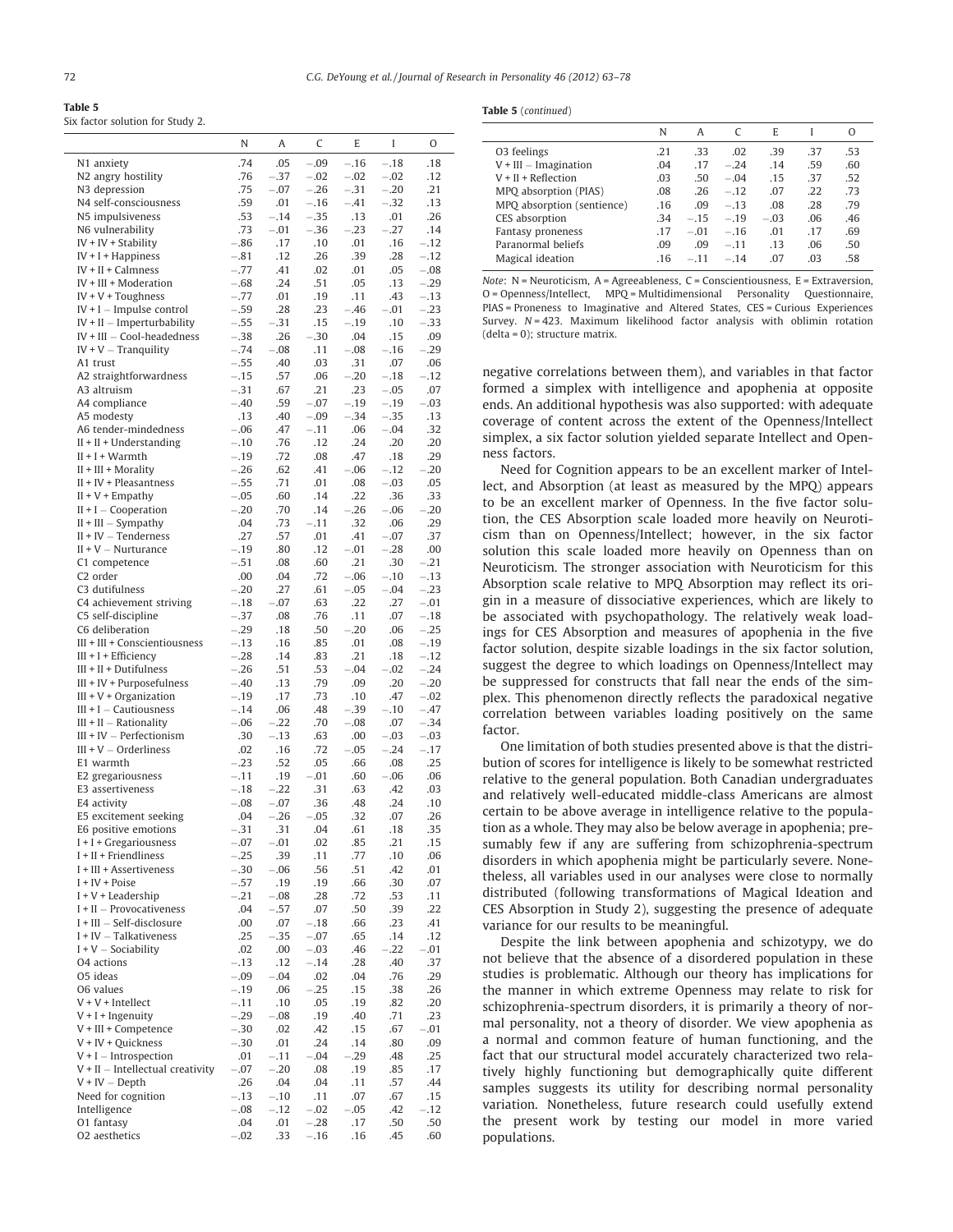

Fig. 2. Simplex arrangement of variables in the Openness/Intellect domain, Study 2. CES = Curious Experiences Survey (Goldberg, 1999b), MPQ = Multidimensional Personality Questionnaire (Tellegen & Waller, 2008); PIAS = Proneness to Imaginative and Altered States.

# 4. General discussion

In two studies, we demonstrated that the Openness/Intellect domain can be well described as a simplex, an arrangement of variables along a single dimension according to distances reflective of how strongly the variables are related to each other. The opposing ends of the simplex were occupied by intelligence and apophenia. The fact that this pattern replicated using different measures of intelligence and apophenia suggests it is likely to be robust, not simply due to the idiosyncracies of particular measures. In both samples, intelligence and apophenia were weakly negatively correlated, despite loading positively on the same factor, producing a situation we have described as a paradoxical simplex. Some causal forces (implied by the underlying factor) cause intelligence and

apophenia to vary together positively, whereas other forces cause them to vary inversely. As indicated by the zero-order correlation, the negative covariation is stronger than the positive covariation. Nonetheless, both groups of forces will be important to explore for a full explanatory model of Openness/Intellect.

Another way to describe the situation is that scores on variables in the Openness/Intellect simplex tend to covary, but the relative balance of Intellect and Openness is likely to be important in predicting whether people score high on intelligence (associated with relatively high Intellect) or high on apophenia (associated with relatively high Openness), as people do not tend on average to score high on both intelligence and apophenia together. The importance of the balance between Intellect and Openness was further emphasized by our supplemental regressions in Study 2, using the BFAS Intellect and Openness scales, which showed that, when controlling for Openness, even a questionnaire measure of Intellect (rather than an ability test of intelligence) was negatively related to apophenia. Nonetheless, it is important to remember that, given the relatively weak associations between apophenia and intelligence or Intellect, many people may be found who score high on both or neither.

Our model has implications for both measurement and conceptualization of Openness/Intellect. With regard to measurement, we can now question what region of the simplex any particular measure of Openness/Intellect might be assessing. Note that, in Fig. 2, some Big Five facets measuring Intellect fall between 0.5 and 1.5 on the simplex scale, fairly close to intelligence. Big Five facets measuring Openness, however, fall much more centrally, with none extending beyond about  $-0.5$  in the direction of the apophenia pole. This pattern suggests that, whereas standard Big Five measures can assess Intellect fairly far along the simplex toward its intelligence pole, they assess Openness more centrally, far from outright apophenia. In contrast, scales such as MPQ Absorption assess a more dramatic form of Openness, which might be useful for some research, or might lead to an expansion of Big Five measures of Openness.

Future research could usefully attempt to integrate additional measures related to positive schizotypy and apophenia into the simplex model. Two constructs that should be included are referential thinking (Lenzenweger, Bennett, & Lilenfeld, 1997) and aberrant salience (Cicero, Kerns, & McCarthy, 2010; Kapur, 2003). Pleasant referential thinking (e.g., the idea that people play songs on the radio just for you) has been associated with Openness/Intellect (Cicero & Kerns, 2011). Aberrant salience, the tendency to assign significance to stimuli that are otherwise unimportant, is a particularly important constuct here because it constitutes a potential source of apophenia in general. Having one's sense of meaning or salience triggered at a very low threshold, or when it should not be, may constitute an important factor predisposing one to perceive patterns or causal connections where none exist. A number of items from the MPQ Absorption scale describe aberrant salience, suggesting that a specific measure of aberrant salience would be likely to fall in the same general region of the simplex.

Conceptually, our findings should simultaneously broaden and clarify models of Openness/Intellect. First, they highlight the importance of distinguishing between Intellect and Openness as related but separable aspects of a single broad domain (DeYoung et al., 2007), while allowing the additional insight that facets within each aspect vary systematically in the strength of their relation to the other aspect. Making the distinction between Intellect and Openness facilitates the integration of intelligence and apophenia into general taxonomies of personality. Descriptors of intelligence as an ability already appear in questionnaire measures of Intellect (e.g., ''Am quick to understand things''; ''Have difficulty understanding abstract ideas'' – reversed), so including intelligence as measured by performance tests within the broader construct of Intellect is not a far stretch. In contrast, items explicitly assessing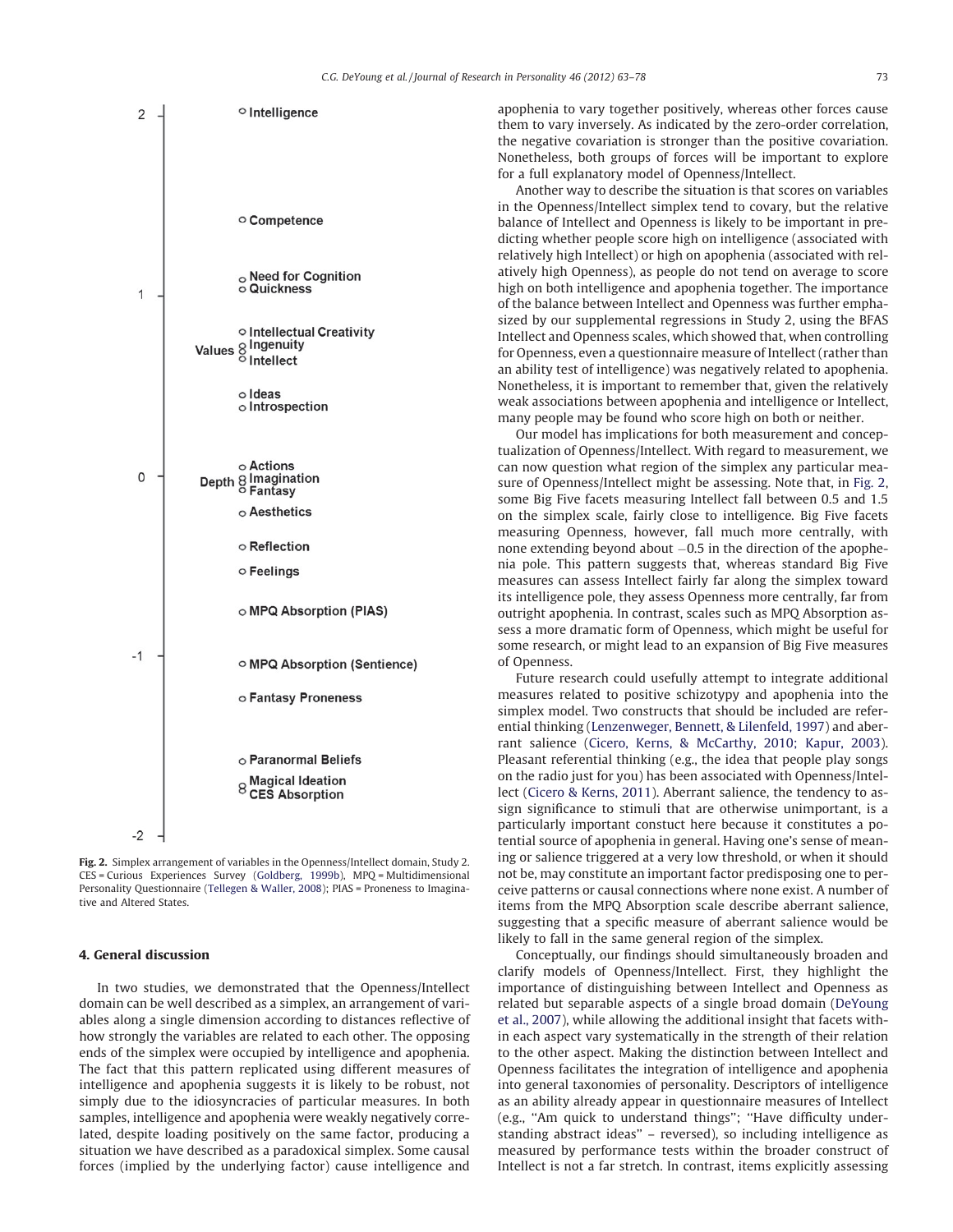apophenia tend not to appear in Openness questionnaires, but apophenia is not far semantically from Openness items that describe an unusual sensitivity to patterns (e.g., ''See beauty in things that others might not notice''). Strong apophenia, such as that seen in magical ideation, involves believing such patterns to be objectively real without sufficient evidence. (One might describe apophenia as ''openness to implausible patterns.'') Perhaps, therefore, distance along the simplex within its Openness half reflects the degree to which people with those traits are metacognitively aware of the subjectivity of the patterns perceived.

In addition to highlighting the distinction between Openness and Intellect, our results provide motivation to clarify the unifying features of the Openness/Intellect domain as a whole. Part of why it has been difficult to figure out where intelligence and apophenia or positive schizotypy should be located in general taxonomies of personality is that they are related to the same broad trait domain, despite being negatively related. Locating both within Openness/ Intellect suggests that they share some characteristic. We believe what they have in common is cognitive exploration of the structure of experience (DeYoung, 2011; DeYoung et al., 2005; Van Egeren, 2009), with intelligence and other traits related to Intellect emphasizing exploration of abstract information, and apophenia and other traits related to Openness emphasizing exploration of perceptual information. Potentiating this broad tendency toward cognitive exploration would tend to increase both Intellect and Openness, despite the fact that some traits within Intellect and Openness are negatively related.

One objection that might be raised to including intelligence and apophenia in the Openness/Intellect domain is their relatively weak loadings on the general Openness/Intellect factor (see Tables 2 and 4). Note, however, that our model specifies these traits as relatively peripheral facets of the domain (which is consistent with weaker loadings), and thus does not force a reconceptualization of the central qualities of Openness/Intellect involving innovation, curiosity, and imagination. Additionally, note that multiple reasons exist for their loadings to be suppressed, including (1) their negative correlation with each other, (2) the relatively weak correlations of intelligence with Openness and apophenia with Intellect, and, (3) in the case of intelligence, method variance. The relative weakness of loadings for apophenia on Openness/Intellect may explain why, in studies that do not include a sufficiently broad range of variables related to both Intellect and Openness, measures of apophenia may split off with other measures of oddity to form a separate factor that does not include Openness (Watson et al., 2008). That we found apophenia to join an Openness factor, with reasonably high loadings, when six factors were extracted in Study 2, provides additional support for integrating apophenia or positive schizotypy with established personality dimensions, as suggested by Edmundson et al. (2011) and Piedmont et al. (2009). However, because we were not attempting to investigate oddity broadly and were focused only on apophenia, our results do not provide a strong empirical case against the existence of a separate oddity factor (nor were they intended to).

Nonetheless, we see at least one good theoretical reason to prefer integrating apophenia (and intelligence as well) into the Big Five, rather than assigning it to a novel trait dimension: namely, the desirability of a unified mechanistic account of traits as variation in the parameters of an adaptive system (Block, 2002; DeYoung, 2010b; Van Egeren, 2009). The Big Five model represents an important empirical achievement but currently offers little in the way of explanation for the existence of these particular five traits. The development of explanatory models requires identification of the psychological functions and brain systems that produce the patterns of emotion, motivation, cognition, and behavior that are described by the Big Five. Several preliminary versions of such models have been proposed (DeYoung, 2010a, 2010b; Nettle,

2006a, 2007; Van Egeren, 2009), and they rest on the premise, noted in our introduction, that the Big Five offer a reasonably comprehensive list of major categories of psychological function in which there is substantial variation. Within an individual (considered as an adaptive, goal-directed system), the psychological mechanisms responsible for these functional categories must operate together to produce behavior and experience. Given this premise, characteristics related to psychopathology should be explicable in terms of extremity or dysfunction of this integrated set of mechanisms, without reference to entirely new categories of psychological function. Apophenia, for example, can be seen as an extreme form of Openness, stemming from the functioning of at least some of the systems that produce cognitive exploration.

#### 4.1. Substrates of the Openness/Intellect simplex

The theoretical perspective just described invites consideration of the psychological and biological systems that might be responsible for producing the functions encompassed by the Openness/ Intellect simplex. The following section demonstrates the utility of the simplex model for the development of a mechanistic theory of Openness/Intellect, including hypotheses that may be tested in future research. The primary advantage of the simplex model in organizing theories of the substrates of Openness/Intellect is its implication that certain mechanisms will influence both Openness and Intellect, whereas others will differentiate them, and some of the latter may even influence them in opposite directions, thereby producing the negative correlation between intelligence and apophenia.

One system likely to influence Openness/Intellect as a whole is the dopaminergic system (DeYoung et al., 2005). Dopamine potentiates exploration in behavior and cognition (Depue & Collins, 1999; Kang et al., 2009; Panksepp, 1998). The role of dopamine in Extraversion is better established than the role of dopamine in Openness/Intellect (Depue & Collins, 1999; Wacker, Chavanon, & Stemmler, 2006; Wacker & Stemmler, 2006), but these two traits are correlated and form a higher order Plasticity factor that appears to reflect the general tendency to explore and engage actively with possibilities (DeYoung, 2006, 2010b). Whereas Extraversion appears to reflect the effects of dopamine on approach-oriented behavior and affect, Openness/Intellect may reflect its effects on cognition (DeYoung et al., 2005). Some evidence suggests that variation in two genes involved in the dopaminergic system is related to Openness/Intellect (DeYoung, Cicchetti, Rogosch, Gray, & Grigorenko, 2011; Harris et al., 2005).

Intellect specifically is likely to be influenced by dopaminergic projections to prefrontal cortex, as dopamine is crucial for working memory and other cognitive functions of that brain region. Considerable evidence implicates working memory in general intelligence (Conway, Kane, & Engle, 2003; Gray, Chabris, & Braver, 2003), and working memory appears to be a unique substrate of Intellect rather than Openness. In an fMRI study, working memory capacity and activity of prefrontal cortex during a working memory task were associated with Intellect but not Openness, and brain activity in two prefrontal regions mediated the association of Intellect with performance on the task (DeYoung et al., 2009). Similarly, general intelligence and nonverbal or fluid intelligence are independently associated with Intellect but not Openness (DeYoung et al., in press). Verbal intelligence, in contrast, was found to be associated independently with both Intellect and Openness.

If working memory is uniquely associated with Intellect, what psychological functions might be specific to Openness? One candidate is the ability to detect covariance patterns in sensory information automatically, a phenomenon known as implicit learning. One study demonstrated a double dissociation, in which Intellect was associated with working memory but not implicit learning,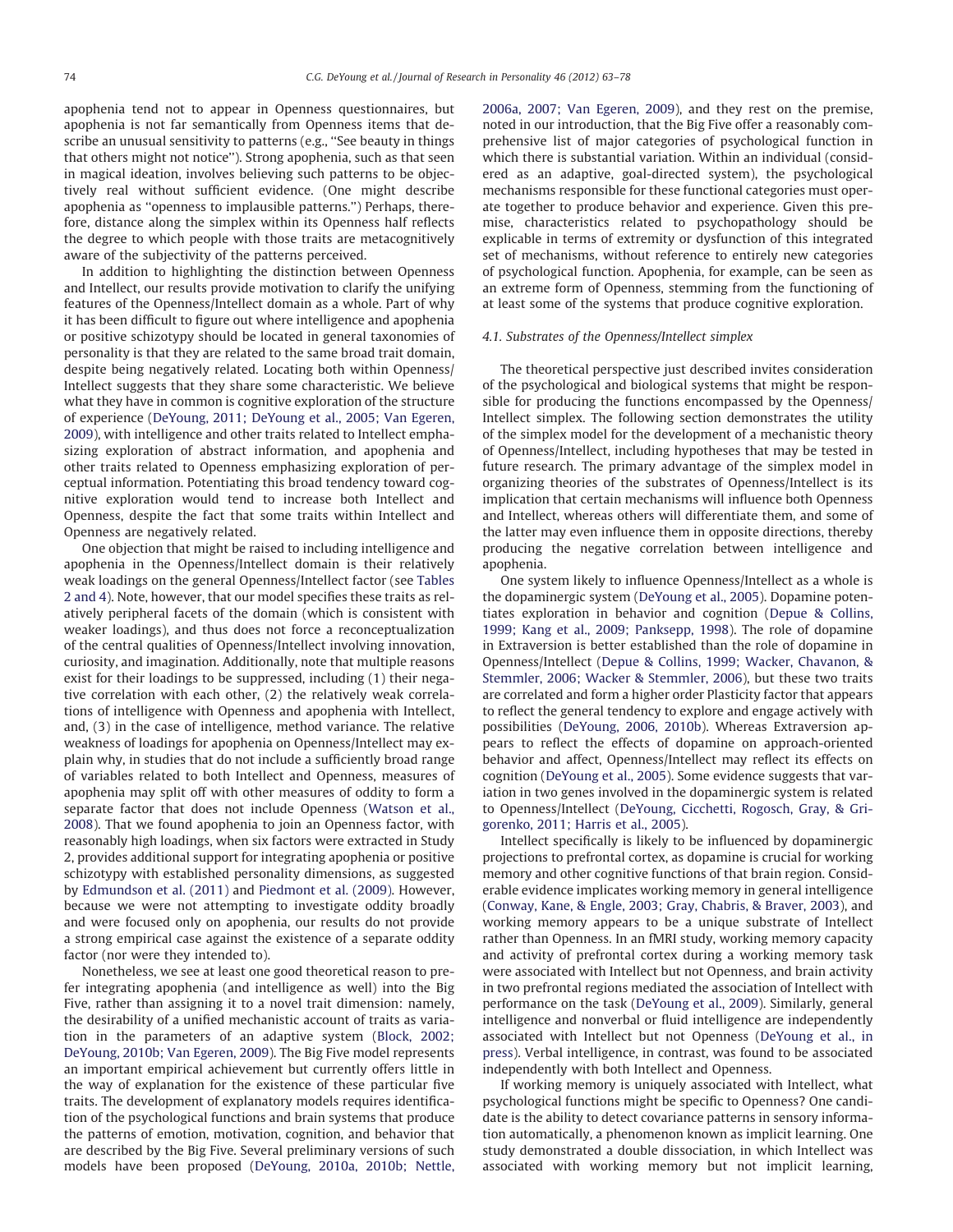whereas Openness was associated with implicit learning but not working memory (Kaufman et al., 2010). Additionally, implicit learning was uniquely associated with verbal intelligence, independently of general intelligence. This latter association may represent the contribution of implicit learning to language acquisition and could explain the relation of Openness to verbal intelligence (Kaufman et al., 2010). At the end of the simplex associated with apophenia, the tendency to detect covariance patterns automatically may lead to overinterpretation of coincidences and sensory noise as meaningful patterns. Indeed, the tendency toward magical ideation is positively correlated with identification of meaningful patterns in noisy or random visual stimuli (Blackmore & Moore, 1994; Brugger et al., 1993).

Dopamine appears to potentiate implicit learning, much as it potentiates working memory, thus influencing psychological mechanisms specifically associated with Openness as well as those specifically associated with Intellect (Wilkinson & Jahanshahi, 2007). This fact is consistent with the hypothesis that dopamine levels may contribute to the general Openness/Intellect factor and illustrates the kind of causal hierarchy that might correspond to the trait hierarchy. Some mechanisms (working memory, implicit learning) should contribute to particular lower-level traits specifically, whereas other mechanisms (dopamine) should contribute to broader traits by influencing multiple lower-level mechanisms.

In the case of Openness/Intellect, there may be additional biological forces that influence Intellect and Openness in opposite directions, potentially accounting for the negative correlation between intelligence and apophenia. At least three such mechanisms present themselves as possibilities. First, although dopamine may generally potentiate both Intellect and Openness, leading them to share variance, dopamine's effect on the functions of prefrontal cortex exhibits an inverted U-shaped function, with both too low and too high levels of dopamine impairing cognitive function (Arnsten & Robbins, 2002). Additionally, some degree of antagonism exists between levels of dopamine in the prefrontal cortex and levels in the striatum, such that elevated striatal dopamine is often associated with reduced dopamine in the prefrontal cortex (Winterer & Weinberger, 2004). At sufficiently high levels, dopamine may increase apophenia while disrupting cognitive functions like working memory that underlie intelligence. The positive schizotypal symptoms (including magical ideation, unusual perceptual experiences, and aberrant salience) that characterize the prodromal symptoms of schizophrenia are associated with elevated striatal dopamine function (Howes et al., 2009; Kapur, 2003). Further, schizophrenia, schizotypy, and Openness are all associated with reduced latent inhibition (i.e., a reduction in the automatic tendency to exclude previously ignored stimuli from consciousness), and latent inhibition is reduced by increases in dopamine (Peterson et al., 2002).

Second, intelligence and apophenia appear to be associated in opposite directions with the integrity of white matter tracts (Chiang et al., 2009; Jung et al., 2010; Nelson et al., 2011). White matter consists of axons, which communicate between different regions of the brain, and their surrounding myelination (fatty insulation). Studies of white matter structure in health and disease, using diffusion tensor imaging in MRI, find that healthy white matter tracts exhibit increased coherence and myelination relative to those seen in various pathologies (Le Bihan, 2003). White matter integrity is highly heritable and shares considerable genetic variance with intelligence (Chiang et al., 2009). Intelligence and working memory have been found to correlate positively with white matter integrity in tracts within prefrontal and parietal cortices (Charlton et al., 2006; Chiang et al., 2009). In schizophrenia, by contrast, white matter tracts in the frontal lobes exhibit reduced integrity, which may partially account for the cognitive deficits associated with psychosis (McIntosh et al., 2008; Sussmann et al.,

2009). Similarly, a measure of positive schizotypy has been found to correlate negatively with frontal white matter integrity in the normal population (Nelson et al., 2011).

Interestingly, in a sample of normal subjects with relatively high intelligence, both Openness/Intellect and divergent thinking (the ability to generate multiple creative responses) were associated with decreased white matter integrity in the same areas that exhibit white matter changes in schizophrenia (Jung et al., 2010). Because this analysis controlled for intelligence statistically, variance in Openness/Intellect was presumably due primarily to variance associated with Openness rather than Intellect. These findings indicate that, although reduced white matter integrity is often a sign of damage, deficit, or reduced intelligence, some attenuation of frontal white matter integrity may be associated with flexible and innovative cognition in normal individuals. They further suggest that frontal white matter integrity may be a factor predisposing individuals toward one end of the Openness/Intellect simplex or the other.

A third biological factor that may influence Intellect and Openness in opposite directions is related to the lateralization of functions in the brain. In general, the brain's left hemisphere shows specialization for functions that involve close associations and serial logical operations, whereas the right hemisphere shows specialization for functions that involve remote associations and holistic or global pattern recognition (Heller, 1994; MacNeilage, Rogers, & Vallortigara, 2009; Peterson, 1999). For this reason, the semantic functions of language are largely lateralized to the left hemisphere, whereas the right hemisphere is more strongly involved in processing imagistic information and spatial relations. Intelligence is associated with structure and function in many brain regions in the frontal and parietal lobes, but considerably more associations are found in the left hemisphere than the right (Jung & Haier, 2007). In contrast, schizophrenia has been associated with reduced left hemisphere dominance for language (Crow, 2000), as have apophenia and divergent thinking (Mohr et al., 2005; Weinstein & Graves, 2002). Further, elevated levels of dopamine in the right hemisphere specifically have been hypothesized to produce the magical ideation and loose associations associated with positive schizotypy (Mohr, Bracha, & Brugger, 2003). None of this is to suggest, simplistically, that Intellect is somehow located exclusively in the left hemisphere and Openness in the right, but rather that a bias toward dominance of left- or right-hemisphere function might predispose individuals toward expressing traits at one end of the simplex or the other.

An association of Openness with right-hemisphere function, together with its association with dopaminergic function, might help to explain the association of Openness with dreaming. Individuals high in Openness/Intellect (but none other of the Big Five) report having more dreams and more vivid dreams than those low in the trait (Watson, 2003). Evidence that dopaminergic projections to the cortex are necessary for dreaming suggests that dreaming may be, at least in part, dopaminergically driven cognitive exploration similar to that associated with Openness/Intellect in waking (Peterson & DeYoung, 2000; Solms, 2000). Additional support for this speculation comes from studies showing that sleep and dreaming facilitate creative insight (Cai, Mednick, Harrison, Kanady, & Mednick, 2009; Wagner, Gais, Haider, Verleger, & Born, 2004). Tasks that require creative insight and divergent thinking draw preferentially on right hemisphere function (Bowden & Beeman, 2003; Carlsson, Wendt, & Risberg, 2000; Fiore & Schooler, 1998). Intriguingly, the left hemisphere typically shows an advantage in speed of reaction to stimuli during waking, but the right hemisphere gains the advantage during sleep, suggesting a switch from left- to right-hemisphere dominance during sleep (Casagrande & Bertini, 2008). Taken together, the findings reviewed here suggest that both dreaming and Openness may be preferentially supported by right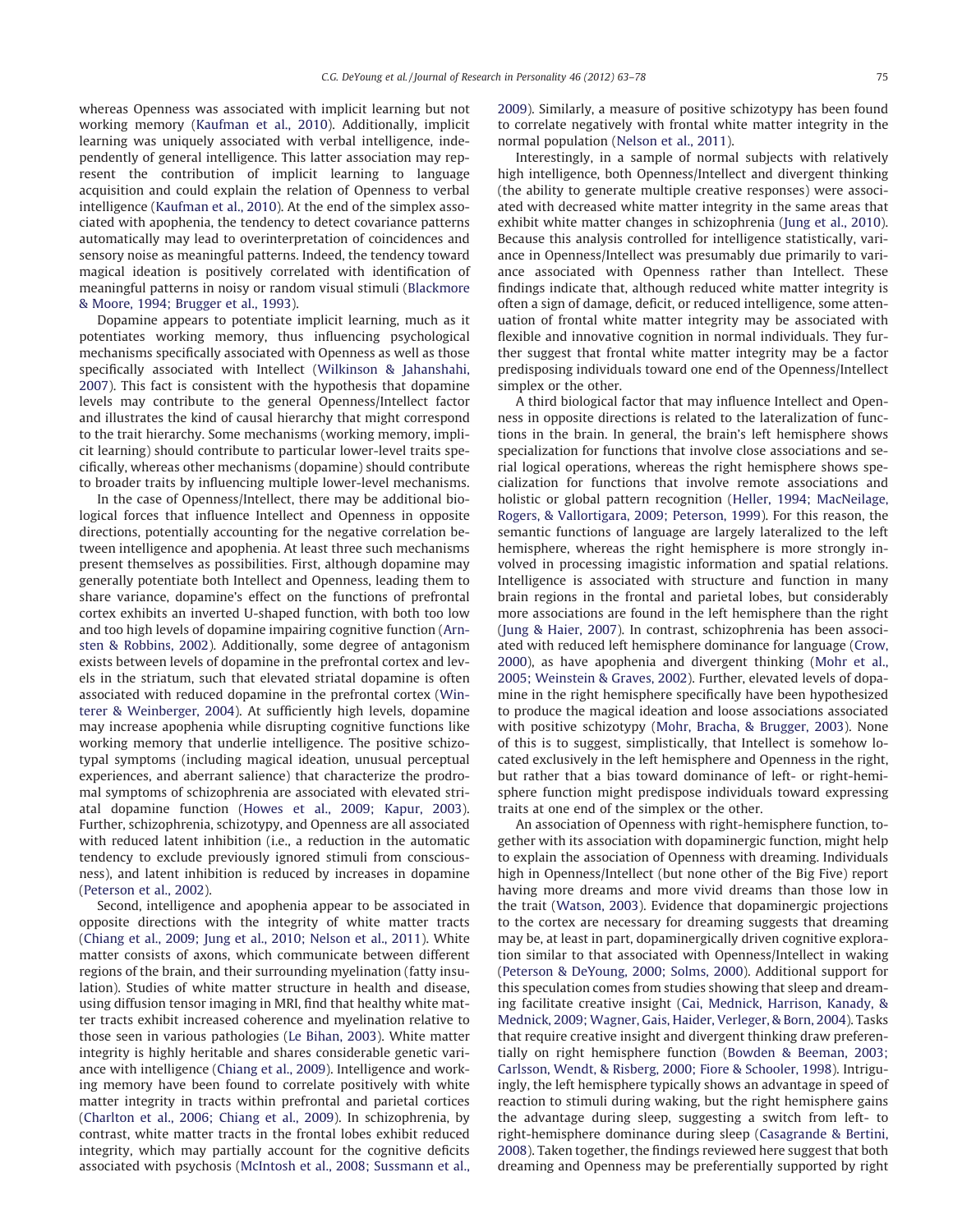hemisphere functions potentiated by dopamine. In our epigraph, Poe characterizes the mad genius as someone who dreams by day as well as by night. Perhaps those high in Openness, which encompasses fantasy-proneness and apophenia, really do engage in cognitive processes akin to dreaming while awake.

## 4.2. Costs and benefits of Openness

The inclusion of apophenia within the domain of Openness/ Intellect invites consideration of the costs and benefits of Openness. Many traits entail potential trade-offs; for example, high Extraversion may be associated with greater positive emotion and acquisition of rewards but also with greater risk-taking and injury (Nettle, 2006a). We assume that there are no serious costs to Intellect, but the association of Openness with traits entailing risk for schizophrenia suggests that Openness carries a serious potential cost and begs consideration of its associated trade-offs. The costs and benefits of Openness can be considered both proximally and in terms of their evolutionary significance.

Proximally, the danger of apophenia is clear: to misidentify the structure of reality can lead to maladaptive behavior and consequent suffering. One notable pattern in the results of the factor analysis in Study 2 that revealed distinct Intellect and Openness factors (Table 5) was that facets of Neuroticism tended to show modest negative loadings on Intellect but modest positive loadings on Openness. This was by far the most consistent set of secondary loadings differentiating the Intellect and Openness factors. To the degree that Openness involves apophenia, and apophenia causes maladaptation, Openness might cause higher levels of Neuroticism (which reflects the tendency to experience negative emotion). Further, to the degree that Openness, even without full-blown apophenia, involves heightened sensitivity to the detection of patterns and a reduced threshold for bringing information into awareness, it increases the range of stimuli available to worry about. Neuroticism involves detection of error, conflict, and uncertainty—functions attributed to the behavioral inhibition system (DeYoung, 2010a, 2010b; Gray & McNaughton, 2000; Van Egeren, 2009). This system compares a model of desired or expected sensory inputs to actual inputs, and generates anxiety in response to any mismatch. High Openness appears to entail that a wider range of perceptions would be available as actual inputs, which, ceteris paribus, should lead to a higher rate of mismatch detection.

The positive association of Openness with Neuroticism may help to explain the association of artistic creativity with certain forms of psychopathology, especially mood disorders (Nettle, 2006b). Additionally, however, the association of Openness with creativity, measured both in terms of actual creative achievement and as divergent thinking ability, draws attention to the potential benefits of Openness (Feist, 1998; McCrae, 1987; Nelson & Rawlings, 2010). Heightened sensitivity to the detection of patterns may lead to apophenia, but it may also lead to innovation and discovery. The trade-off for Openness, then, is similar to that which has been postulated for positive schizotypy: a decrease in Type II errors at the cost of an increase in Type I errors (Brugger & Graves, 1997).

The identification of apophenia as a facet of Openness additionally may help to clarify evolutionary theories designed to explain the prevalence of schizophrenia. Schizophrenia itself is associated with reduced reproductive success and hence reduced fitness (Avila, Thaker, & Adami, 2001; Bassett, Bury, Hodgkinson, & Honer, 1996), a fact which makes its continued presence in the population puzzling, unless one posits the existence of selection for traits that create risk for schizophrenia. Openness has been hypothesized to be such a trait (Nettle, 2006a). The relation between Openness and fitness might therefore be described by an inverted U (Nettle & Clegg, 2006), or even a ''fitness cliff,'' in which adaptive advantage increases up to a certain threshold after which fitness falls off precipitously (Nesse, 2004). This threshold would be the point of apophenia severe enough to render behavior maladaptive and psychosis likely. Prior to that point, Openness may increase reproductive fitness by producing higher levels of creativity, with fitness benefits attendant on increased detection of rewarding possibilities and innovative solutions to problems. More directly, increased fitness might be due to increased sexual attractiveness; one study found that apophenia was positively related to number of sexual partners for both men and women, and that this association was mediated by artistic creative activity (Nettle & Clegg, 2006).

Note also that the paradoxical simplex model implies that forces increasing levels of Openness/Intellect generally should increase fitness benefits associated with both Openness and Intellect. In conjunction with high levels of Openness/Intellect, however, a shift along the simplex away from intelligence toward apophenia could be catastrophic if sufficiently great. This suggests an additional hypothesis regarding the adaptive advantage of Openness, namely that it is moderated by intelligence (Eysenck, 1993; Nettle, 2006a). Intelligence may compensate for the overinclusive pattern recognition associated with apophenia, diminishing the attendant risk for schizophrenia. In fact, it may be precisely high Openness with insufficient intelligence that produces severe apophenia. It might even be that Intellect and Openness covary in part because Intellect has been selected by evolution to occur with high Openness, so as to avoid the maladaptive drift into severe apophenia.

Seen another way, one of the main benefits of Openness may be to increase the level of creativity associated with a given level of intelligence. Individuals high in Openness who are also highly intelligent should be sensitive to potential patterns and causal connections, without lapsing into the magical ideation that occurs in the absence of sufficient metacognitive awareness and logical reality testing. Creativity requires both novelty and appropriateness of the creative product (Amabile, 1996; Csikszentmihalyi, 1999), and intelligence may provide the ability to determine the appropriateness of the novelty stemming from Openness (Carson, Peterson, & Higgins, 2003).

# 5. Conclusion: madness and genius

The Openness/Intellect domain can be described as a simplex ranging from intelligence to apophenia. This model allows both psychometric and theoretical integration of a surprisingly large number of phenomena into a coherent framework. (We hope our integrative endeavor will not be seen as an instance of apophenia.) Returning to our initial question regarding the relation of madness to genius, we can now suggest that madness (as apophenia) may indeed be both the antithesis and the complement to genius, as Poe implied. Genius requires penetrating insight into reality, whereas madness is confusion about reality. Nonetheless, both madness and genius appear likely to be positively related to the broad trait of Openness/Intellect. We have not studied madness or genius directly in this research, and our goal was an improved understanding of personality variation in the normal population, rather than in clinical samples or among the highest levels of genius. However, we suspect that future research might be able to extend our model to those groups. Without the tendency to perceive patterns that is fundamental to Openness, Intellect may by unlikely to lead to the creativity required for genius. Perhaps, then, genius is most likely to emerge given the combination of high Intellect and high Openness, and one must risk madness to achieve genius.

# Appendix A. Supplementary material

Supplementary data associated with this article can be found, in the online version, at doi:10.1016/j.jrp.2011.12.003.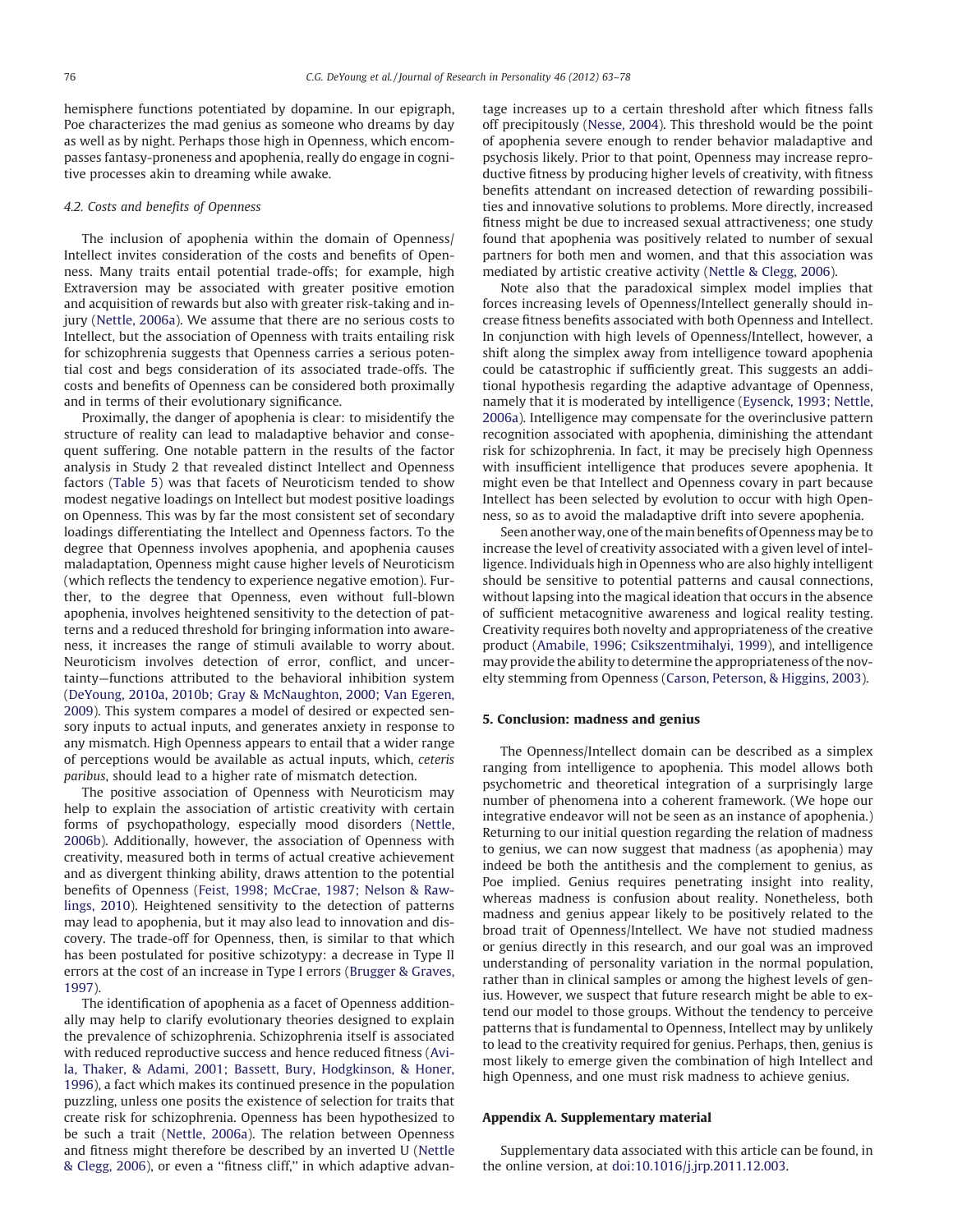## References

Ackerman, P. L., & Heggestad, E. D. (1997). Intelligence, personality, and interests: Evidence for overlapping traits. Psychological Bulletin, 121, 219–245.

Amabile, T. M. (1996). Creativity in context. Boulder, CO: Westview Press.

- Arnsten, A. F. T., & Robbins, T. W. (2002). Neurochemical modulation of prefrontal cortical function. In D. T. Stuss & R. T. Knight (Eds.), Principles of frontal lobe function (pp. 51–84). New York: Oxford University Press.
- Ashton, M. C., Lee, K., Perugini, M., Szarota, P., de Vries, R. E., Blas, L. D., et al. (2004). A six-factor structure of personality descriptive adjectives: Solutions from psycholexical studies in seven languages. Journal of Personality and Social Psychology, 86, 356–366.
- Ashton, M. C., Lee, K., Vernon, P. A., & Jang, K. L. (2000). Fluid intelligence, crystallized intelligence, and the Openness/Intellect factor. Journal of Research in Personality, 34, 197–207.
- Avila, M., Thaker, G., & Adami, H. (2001). Genetic epidemiology and schizophrenia: A study of reproductive fitness. Schizophrenia Research, 47, 233–241.
- Bassett, A. S., Bury, A., Hodgkinson, K. A., & Honer, W. G. (1996). Reproductive fitness in familial schizophrenia. Schizophrenia Research, 21, 151–160.
- Bates, T. C., & Shieles, A. (2003). Crystallized intelligence as a product of speed and drive for experience. The relationship of inspection time and openness to g and Gc. Intelligence, 31, 275–287.
- Blackmore, S., & Moore, R. (1994). Seeing things: Visual recognition and belief in the paranormal. European Journal of Parapsychology, 10, 91–103.
- Block, J. (2002). Personality as an affect-processing system: Toward an integrative theory. Mahwah, New Jersey: Lawrence Erlbaum Associates.
- Bowden, E., & Beeman, M. J. (2003). Aha! Insight experience correlates with solution activation in the right hemisphere. Psychonomic Bulletin and Review, 10, 730–737.
- Brugger, P. (2001). From haunted brain to haunted science. A cognitive neuroscience view of paranormal and pseudoscientific thought. In J. Houran & R. Lange (Eds.), Hauntings and poltergeists: Multidisciplinary perspectives. Jefferson, North Carolina: McFarland & Company, Inc.
- Brugger, P., & Graves, R. E. (1997). Right hemispatial inattention and magical ideation. European Archives of Psychiatry and Clinical Neuroscience, 247(1), 55–57.
- Brugger, P., Regard, M., Landis, T., Cook, N., Krebs, D., & Niederberger, J. (1993). 'Meaningful" patterns in visual noise: Effects of lateral stimulation and the observer's belief in ESP. Psychopathology, 26, 261–265.
- Cacioppo, J. T., & Petty, R. E. (1982). The need for cognition. Journal of Personality and Social Psychology, 42, 116–131.
- Cacioppo, J. T., Petty, R. E., Feinstein, J. A., & Jarvis, W. B. (1996). Dispositional differences in cognitive motivation: The life and times of individuals varying in need for cognition. Psychological Bulletin, 119, 197–253.
- Cacioppo, J. T., Petty, R. E., & Kao, C. F. (1984). The efficient assessment of need for cognition. Journal of Personality Assessment, 48, 306–307.
- Cai, D. J., Mednick, S. A., Harrison, E. M., Kanady, J. C., & Mednick, S. C. (2009). REM, not incubation, improves creativity by priming associative networks. Proceedings of the National Academy of Science, 106(25), 10130–10134.
- Carlsson, I., Wendt, P. E., & Risberg, J. (2000). On the neurobiology of creativity. Differences in frontal activity between high and low creative subjects. Neuropsychologia, 38, 873–885.
- Carney, D., Jost, J., Gosling, S., & Potter, J. (2008). The secret lives of liberals and conservatives: Personality profiles, interaction styles, and the things they leave behind. Political Psychology, 29(6), 807–840.
- Carson, S., Peterson, J. B., & Higgins, D. (2003). Decreased latent inhibition is associated with increased creative achievement in high-functioning individuals. Journal of Personality and Social Psychology, 85, 499–506.
- Casagrande, M., & Bertini, M. (2008). Night-time right hemisphere superiority and daytime left hemisphere superiority: A repatterning of laterality across wakesleep-wake states. Biological Psychology, 77(3), 337–342.
- Cattell, R. B. (1978). Scienific use of factor analysis in behavioral and life sciences. New York: Plenum Press.
- Charlton, R. A., Barrick, T. R., McIntyre, D. J., Shen, Y., O'Sullivan, M., Howe, F. A., et al. (2006). White matter damage on diffusion tensor imaging correlates with agerelated cognitive decline. Neurology, 66, 217–222.
- Chiang, M. C., Barysheva, M., Shattuck, D. W., Lee, A. D., Madsen, S. K., Avedissian, C., et al. (2009). Genetics of brain fiber architecture and intellectual performance. The Journal of Neuroscience, 29(7), 2212–2224.
- Cicero, D. C., & Kerns, J. G. (2011). Unpleasant and pleasant referential thinking: Relations with self-processing, paranoia, and other schizotypal traits. Journal of Research in Personality, 45, 208–218.
- Cicero, D. C., Kerns, J. G., & McCarthy, D. M. (2010). The aberrant salience inventory: A new measure of psychosis proneness. Psychological Assessment, 22, 688–701.
- Claridge, G., & Hewitt, J. K. (1987). A biometrical study of schizotypy in a normal population. Personality and Individual Differences, 8, 303–312.
- Conn, S. R., & Rieke, M. L. (1994). The 16PF fifth edition technical manual. Champaign, IL: Institute for Personality and Ability Testing.
- Conway, A. R., Kane, M. J., & Engle, R. W. (2003). Working memory capacity and its relation to general intelligence. Trends in Cognitive Sciences, 7(12), 547–552.
- Costa, P. T., Jr., & McCrae, R. R. (1992a). Four ways five factors are basic. Personality and Individual Differences, 13, 653–665.
- Costa, P. T., Jr., & McCrae, R. R. (1992b). NEO PI-R professional manual. Odessa, FL: Psychological Assessment Resources.
- Cronbach, L. J. (1949). Essentials of psychological testing. New York: Harper and Row.
- Crow, T. J. (2000). Schizophrenia as the price that Homo sapiens pays for language: A resolution of the central paradox in the origin of the species. Brain Research Interactive, 31, 118–129.
- Csikszentmihalyi, M. (1999). Implications of a systems perspective for the study of creativity. In R. J. Sternberg (Ed.), Handbook of creativity (pp. 313–335). New York: Cambridge University Press.
- Depue, R. A., & Collins, P. F. (1999). Neurobiology of the structure of personality: Dopamine, facilitation of incentive motivation, and extraversion. Behavioral and Brain Sciences, 22, 491–569.
- DeYoung, C. G. (2006). Higher-order factors of the Big Five in a multi-informant sample. Journal of Personality and Social Psychology, 91, 1138–1151.
- DeYoung, C. G. (2010a). Personality neuroscience and the biology of traits. Social and Personality Psychology Compass, 4, 1165–1180.
- DeYoung, C. G. (2010b). Toward a theory of the Big Five. Psychological Inquiry, 21, 26–33.
- DeYoung, C. G. (2011). Intelligence and personality. In R. J. Sternberg & S. B. Kaufman (Eds.), The Cambridge handbook of intelligence (pp. 711–737). New York: Cambridge University Press.
- DeYoung, C. G., Cicchetti, D., Rogosch, F. A., Gray, J. R., & Grigorenko, E. L. (2011). Sources of cognitive exploration: Genetic variation in the prefrontal dopamine system predicts Openness/Intellect. Journal of Research in Personality, 45, 364–371.
- DeYoung, C. G., Quilty, L. C., Peterson, J. B., & Gray, J. R. (in press). Openness to experience, Intellect, and cognitive ability. Journal of Personality Assessment.
- DeYoung, C. G., Peterson, J. B., & Higgins, D. M. (2005). Sources of Openness/ Intellect: Cognitive and neuropsychological correlates of the fifth factor of personality. Journal of Personality, 73, 825–858.
- DeYoung, C. G., Quilty, L. C., & Peterson, J. B. (2007). Between facets and domains: 10 aspects of the Big Five. Journal of Personality and Social Psychology, 93, 880–896.
- DeYoung, C. G., Shamosh, N. A., Green, A. E., Braver, T. S., & Gray, J. R. (2009). Intellect as distinct from Openness: Differences revealed by fMRI of working memory. Journal of Personality and Social Psychology, 97, 883–892.
- Eckblad, M., & Chapman, L. J. (1983). Magical ideation as a measure of schizotypy. Journal of Consulting and Clinical Psychology, 51, 215–225.
- Edmundson, M., Lynam, D. R., Miller, J. D., Gore, W. L., & Widiger, T. A. (2011). A fivefactor measure of schizotypal personality traits. Assessment Epub ahead of print. doi:10.1177/1073191111408228.
- Eysenck, H. J. (1993). Creativity and personality: Suggestions for a theory. Psychological Inquiry, 4, 147–178.
- Feist, G. J. (1998). A meta-analysis of personality in scientific and artistic creativity. Personality & Social Psychology Review, 2, 290–309.
- Fiore, S. M., & Schooler, J. W. (1998). Right hemisphere contributions to creative problem solving: Converging evidence for divergent thinking. In M. Beeman & C. Chiarello (Eds.), Right hemisphere language comprehension: Perspectives from cognitive neuroscience (pp. 349–371). Mahwah, NJ: Erlbaum.
- Fleischhauer, M., Enge, S., Brocke, B., Ullrich, J., Strobel, Alexander., & Strobel, Anja. (2010). Same or different? Clarifying the relationship of need for cognition to personality and intelligence. Personality and Social Psychology Bulletin, 36(1), 82–96.
- Goldberg, L. R. (1990). An alternative ''description of personality'': The Big-Five factor structure. Journal of Personality and Social Psychology, 59, 1216–1229.
- Goldberg, L. R. (1992). The development of markers for the big-five factor structure. Psychological Assessment, 4, 26–42.
- Goldberg, L. R. (1999a). A broad-bandwidth, public domain, personality inventory measuring the lower-level facets of several five-factor models. In I. Mervielde, I. Deary, F. De Fruyt, & F. Ostendorf (Eds.). Personality psychology in Europe (Vol. 7, pp. 7–28). Tilburg, The Netherlands: Tilburg University Press.
- Goldberg, L. R. (1999b). The curious experiences survey, a revised version of the dissociative experiences scale: Factor structure, reliability, and relations to demographic and personality variables. Psychological Assessment, 11(2), 134–145.
- Goldberg, L. R., & Rosolack, T. K. (1994). The Big Five factor structure as an integrative framework: An empirical comparison with Eysenck's PEN model. In C. F. Halverson, Jr., G. A. Kohnstamm, & R. P. Martin (Eds.), The developing structure of temperament and personality from infancy to adulthood (pp. 7–35). New York, NY: Erlbaum.
- Gray, J. R., Chabris, C. F., & Braver, T. S. (2003). Neural mechanisms of general fluid intelligence. Nature Neuroscience, 6, 316–322.
- Gray, J. A., & McNaughton, N. (2000). The neuropsychology of anxiety: An enquiry into the functions of the septo-hippocampal system (2nd ed.). New York: Oxford University Press.
- Harris, S. E., Wright, A. F., Hayward, C., Starr, J. M., Whalley, L. J., & Deary, I. J. (2005). The functional COMT polymorphism, Val158Met, is associated with logical memory and the personality trait intellect/imagination in a cohort of healthy 79 year olds. Neuroscience Letters, 385, 1–6.
- Heller, W. (1994). Cognitive and emotional organization of the brain: Influences on the creation and perception of art. In D. Zaidel (Ed.), Neuropsychology. San Diego, CA: Academic Press.
- Hewitt, J., & Claridge, G. (1989). The factor structure of schizotypy in a normal population. Personality and Individual Differences, 10(3), 323–329.
- Hirsh, J. B., DeYoung, C. G., Xu, X., & Peterson, J. B. (2010). Compassionate liberals and polite conservatives: Associations of agreeableness with political ideology and values. Personality and Social Psychology Bulletin, 36, 655–664.
- Hofstee, W. K., de Raad, B., & Goldberg, L. R. (1992). Integration of the Big Five and circumflex approaches to trait structure. Journal of Personality and Social Psychology, 63, 146–163.